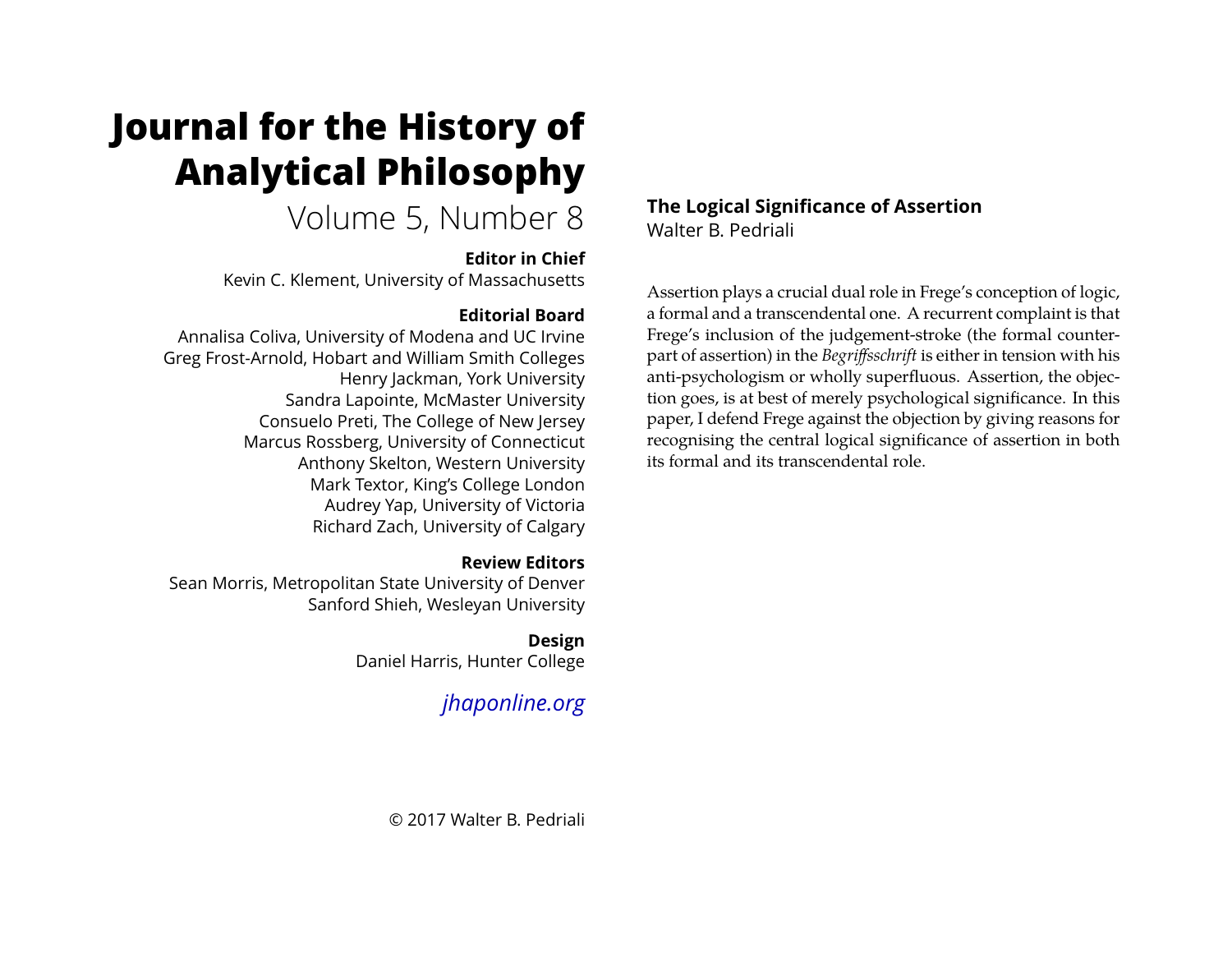## **The Logical Significance of Assertion**

**Frege on the Essence of Logic**

Walter B. Pedriali

#### **1. Introduction**

The notion of assertion plays a crucial dual role in Frege's mature conception of logic, a formal and a transcendental one. In its formal role, assertion provides a criterion for sentential well-formedness in Frege's *Begriffsschrift*, since only formulas prefixed by the judgement-stroke (the formal counterpart of assertion) count as sentences in the language.<sup>1</sup> In its transcendental role, assertion is instead assigned the task of revealing the essence of logic, the task of characterising logic as the privileged doctrine that Frege takes it to be [\(NS](#page-19-0) 272/252).

Since the early complaints by Russell, Wittgenstein, and Jourdain, however, a recurrent objection has been raised against the idea that assertion should have anything to do with logic. Assertion, the objection goes, is a "merely psychological" notion [\(NB](#page-19-1) 95; [BW](#page-19-2) 126/78). Moreover, the objection continues, even if it could be shown that assertion is non-psychological, its putative formal role would in any case lack logical significance, since no sign could possibly express assertoric force. Any sign that attempted to do so would be superfluous because semantically idle, and its inclusion in a language would represent a gross category mistake, a bad confusion between illocutionary and

locutionary features of expressions and their use. The Russell-Wittgenstein-Jourdain (RWJ) objection, if sustained, visits an uncomfortable dilemma on Frege: either the judgement-stroke has psychological content or it has no content at all. On either horn, assertion lacks logical significance.<sup>2</sup>

Despite some vigorous attempts to debunk the RWJ objection, most notably Greimann [\(2000;](#page-20-0) [2014\)](#page-20-1), Smith [\(2000;](#page-22-0) [2009\)](#page-22-1) and Textor [\(2010\)](#page-22-2), it seems to me that we still lack a wholly satisfactory answer to the question of why the judgement-stroke should play such a prominent part in Frege's system, to the question of why "a thinker as rigorous as Frege" [\(TLP](#page-19-4) §6.1271) should have insisted on its presence in his formal language. In this paper, I provide a new defence against the RWJ objection, one that includes a fresh reading of a crucial passage in Frege's 1915 draft "My Basic Logical Insights" concerning the transcendental role of the judgement-stroke, a reading that takes forward and significantly modifies the readings proposed in [Taschek](#page-22-3) [\(2008\)](#page-22-3) and [Greimann](#page-20-1) [\(2014\)](#page-20-1). Throughout the paper, I shall give a battery of arguments in favour of the view that Frege's notion of assertion, far from being merely psychological, is of deep logical and philosophical significance in both of its roles. The two main elements of novelty in the account are the stress on the role of reasoning acts in Frege's conception of logic, and on the role of the judgement-stroke in signalling the logical status of a language within the hierarchy of languages that tend towards that logically perfect language which Frege was striving to approximate ([§4\)](#page-12-0).The overall story I tell is, I think, coherently Fregean, if not quite the story that Frege himself tells.

To make clear the scope of my discussion: I'm taking Frege not to be giving a general theory of judgement or assertion—many of the objections against his account overlook this restriction which

<span id="page-1-0"></span><sup>1</sup>See [\(GG](#page-19-3) I §5, §26). In this purely grammatical role, the judgement-stroke marks out a syntactic distinction between terms and sentences. See also [\(GG](#page-19-3) §32): "in every well-formed (*rechtmässig gebildeten*) sentence of the *Begriffsschrift* we have a judgement that a thought is true".

<span id="page-1-1"></span><sup>2</sup>I shall be switching between talk of the significance of assertion, of the judgement-stroke, and of assertoric force, since in Frege's conception of logic their role is inextricably connected.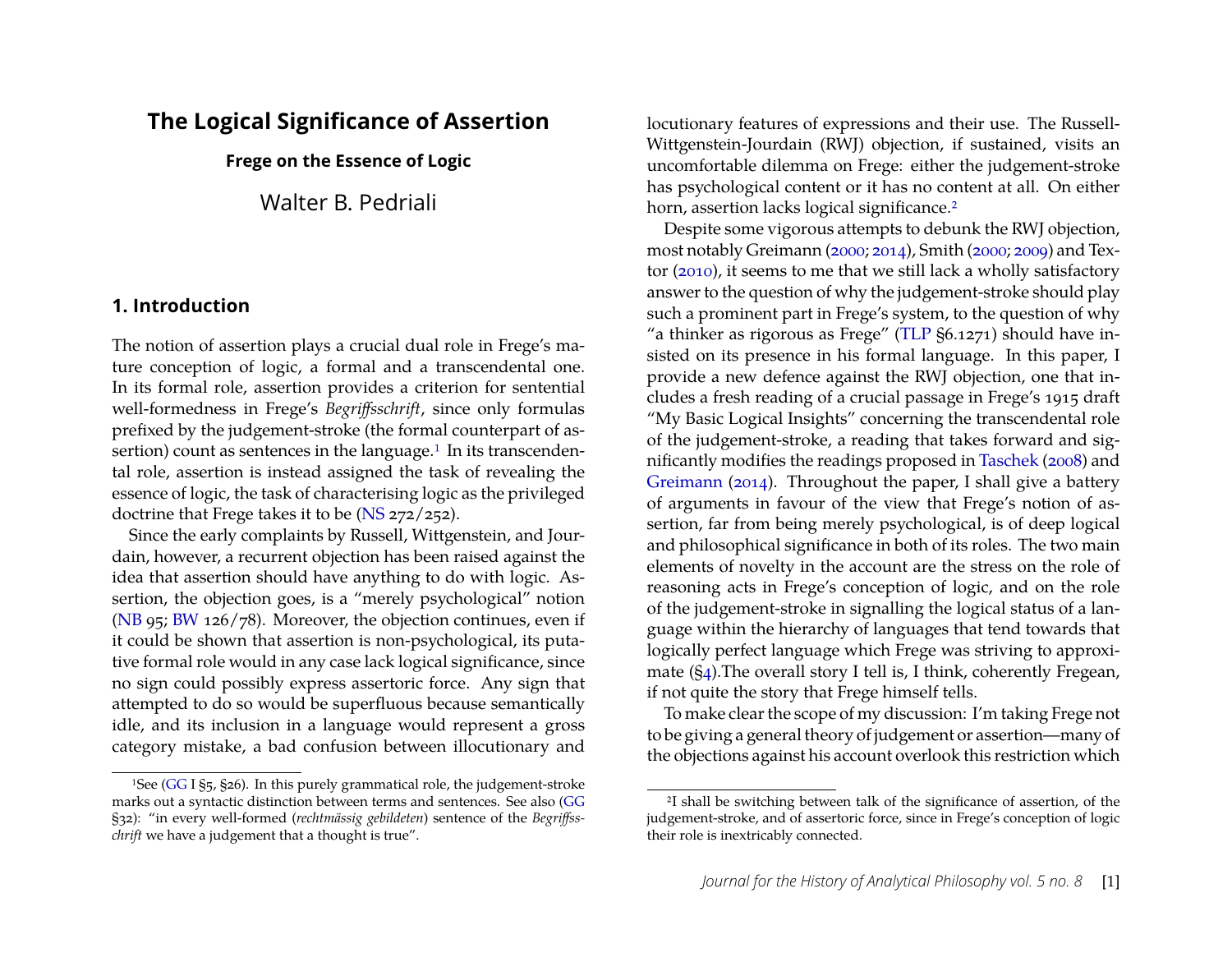I think is instead fairly explicit in Frege's work[.3](#page-2-0) I thus take the question at the heart of the paper to be why Frege insisted that judgement and assertoric force, in his restricted sense, should be part of his formal language, and whether the reasons that could be given for their inclusion stand up to scrutiny[.4](#page-2-1)

The structure of the paper is as follows. In [§2,](#page-2-2) I discuss and motivate the formal role of assertion within Frege's system. In [§3,](#page-9-0) I state the RWJ objection and block the first horn of the dilemma. In [§4,](#page-12-0) I turn to the transcendental role of assertion and block the second horn of the dilemma too.

### <span id="page-2-2"></span>**2. A Calculus of Asserted Truths**

For Frege, the *Begriffsschrift*, the formal language of pure thought, is and must be a calculus of asserted truths, a calculus of judgements, rather than of propositions.<sup>5</sup> Only formulae prefixed by the judgement-stroke can occur on a line of proof. The main aim of this section is to show why Frege assigned this pivotal formal role to assertion.

I begin by noting that Frege uses a bunch of ordinary notions in a pointedly non-standard (*ungewöhnlich*) way [\(NS](#page-19-0) 147/135– 36), a way that inevitably strikes modern readers as rather alien. The notions in question are those of *sentence*, *concept*, *thought*, *judgement*, *assertion*, and *inference*. The ordinary notions incor-

porate both logical and non-logical uses of those words. Frege, however, distinguishes between their restricted, logical usage, and their looser, non-logical usage. In the latter case, that of non-nonstandard uses, Frege silently (or explicitly) qualifies the occurrence of those words with the "pseudo" (*Schein*) prefix in contrast with the properly logical (*eigentlich*) notion. As far as logic is concerned, the only legitimate notions are those on the non-pseudo side of the divide. I'll concentrate here on the notions of judgement, inference and assertion only[.6](#page-2-4)

Judgement is the acknowledgement of the truth of a thought [\(BS](#page-19-7) §2; [KS](#page-19-6) 149 note 7/164 note 10; 346/355–56; [GG](#page-19-3) I §5). Although Fregean judgement is an act carried out by a reasoner, it remains a firmly objective notion:

Whoever has once acknowledged a law of being true has thereby also acknowledged a law that prescribes what ought to be judged, wherever, whenever and *by whomsoever* the judgement may be made. [\(GG](#page-19-3) I xvii; my emphasis)<sup>7</sup>

<span id="page-2-5"></span>7Occasionally, Frege himself slips into thinking of judgement as reasonerrelative (see the already quoted  $KS$  273/253) or as something in need of an

<span id="page-2-0"></span><sup>&</sup>lt;sup>3</sup>For a similar, but distinct, recent attempt to draw a distinction between the logical and the empirical notion of judgement, see [van der Schaar](#page-22-4) [\(2017\)](#page-22-4).

<span id="page-2-1"></span><sup>4</sup>The restriction does not trivialise the claim that assertion has logical significance. It is one thing to claim that Frege had a technical notion in mind. It is quite another to show that the notion has logical significance.

<span id="page-2-3"></span> $5$ Although one proves thoughts [\(NS](#page-19-0) 223/206), the laws of logic concern judgements [\(NS](#page-19-0) 190/175). Bell's [\(1979,](#page-19-5) 98) claim that Frege's calculus is one of "interiorized speech acts" is not correct. [\(KS](#page-19-6) 372/383) clearly tells us that "the assertoric force in the language . . . answers to the act of judging". Accordingly, the normative bedrock is provided by judgement. If so, Fregean assertion must not be seen as a linguistic phenomenon (*contra* [Currie](#page-20-2) [1987,](#page-20-2) 58), nor can it be dissociated from judgement as [Textor](#page-22-2) [\(2010,](#page-22-2) 642) does in claiming that "asserting is not making a judgement".

<span id="page-2-4"></span><sup>6</sup>By *Satz*, Frege meant a sentence (an inscription, or an utterance), and not a proposition in Russell's sense [\(NS](#page-19-0) 222/206, 280/260; [BW](#page-19-2) 231/149). Empirical sentences may need to incorporate extra-linguistic elements too [\(KS](#page-19-6) 348/357– 58; [NS](#page-19-0) 146/134–35, 230/213). See e.g. [Künne](#page-21-0) [\(1992\)](#page-21-0) and [Textor\(2007,](#page-22-5) [2015\)](#page-22-6) for discussion. [\(NS](#page-19-0) 163/150–51) shows that Frege countenanced cases of ellipsis (e.g. "Yes") as assertoric too, which suggests he had in mind a broader conception of form than surface linguistic form. For the pseudo/authentic contrast see e.g. (KS 149 note  $6/163$  note 8; [BW](#page-19-2) 34-35/21-22). For pseudo-thoughts, see [\(NS](#page-19-0)  $141-42/130$ ). On concepts see [\(GG](#page-19-3) I 9, note 3; [NS](#page-19-0)  $248/241$ ); on the logical character of thought see e.g. [\(NS](#page-19-0)  $\frac{5}{5}$ ,  $\frac{154}{-55}$ / $\frac{142}{-43}$ ); for pseudo-assertion, see [\(NS](#page-19-0)  $142/130$ ,  $347/356$ ). [\(KS](#page-19-6)  $273/253$ ) is often taken to indicate that Frege thought of judgement as psychological: "grasping a thought and making a judgement are acts of a knowing subject, and are thus to be assigned to psychology". I disagree. Here Frege was contrasting ordinary use (*Urteilen als seelischer Vorgang*, [KS](#page-19-6) 372/383) with the non-standard notions of thought and judgement he was defending. Finally, [\(KS](#page-19-6) 317/333; [NS](#page-19-0) 266-68/247-49) discuss *pseudo-axioms*, sentences that are presented as if they "might be" axioms but that do not express a thought and hence are not axioms either (since for Frege genuine axioms are true thoughts).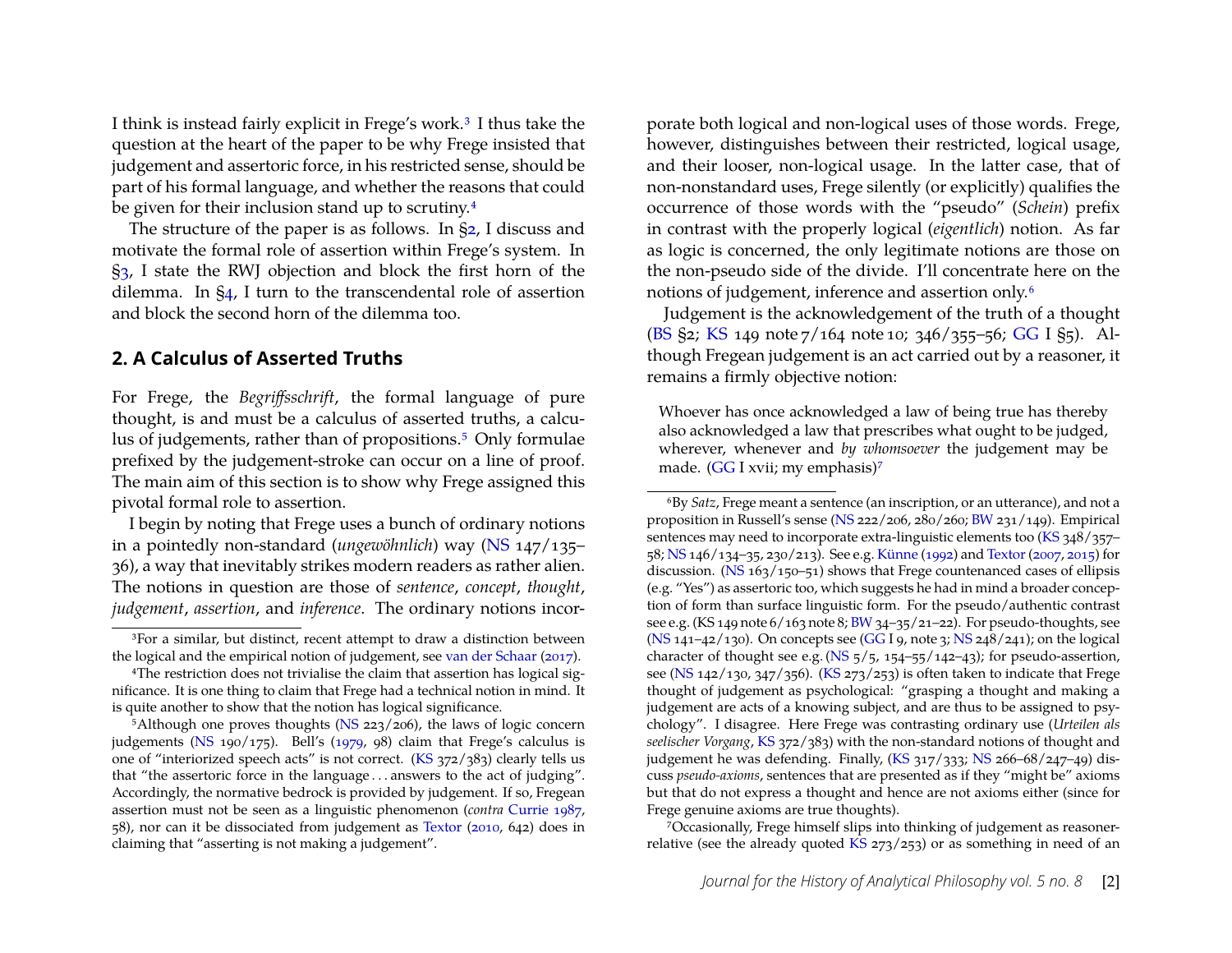In other words, the reasoner-neutral character of the judged content and of the laws of judgement determines the reasonerneutral character of the act of judging. And if judgement is reasoner- and speaker-insensitive, assertion is so too, since in making judgement manifest [\(NS](#page-19-0) 150/139; [BW](#page-19-2) 33/20) assertion does not affect the objective status of what is made manifest. For Frege, assertion and judgement are regulated by exactly the same laws, they are justified in exactly the same circumstances.

I now turn to one highly contentious issue, namely, the question whether Fregean judgement is meant to be factive. Opinion on the matter is deeply divided[.8](#page-3-0) I take Frege's notion to be factive[.9](#page-3-1) To judge, as we just saw, is to acknowledge the truth of a thought. Since Frege gives a factive reading of "acknowl-edge" ("We can only acknowledge what is there" [KS](#page-19-6)  $367/377$ ),<sup>10</sup>

it follows that non-pseudo judgement only takes place when what is there is a thought that is true. If the intended target is not a thought, or if it is a false thought, then by Frege's lights no judgement properly so called occurs.<sup>11</sup> Any attempt to acknowledge the truth of a false thought will misfire because although the thought is there all right, the fact that it isn't true means that the thought is not present *as* a true thought to be acknowledged as such in that specific judgement[.12](#page-3-4) In other words, acknowledgement in Frege's sense is acknowledgementas-true, acknowledgement with a very special sortal character built into its constitutive features[.13](#page-3-5) Put slightly differently still: while Fregean thoughts are ways of thinking of truth-values, judgement is a *specific* way of thinking a thought, of thinking it as-true, of thinking the True *through* it[.14](#page-3-6) If the thought is not true, the act of acknowledgement will fall short of its purported target, producing, at best, an illusion of understanding[.15](#page-3-7)

<span id="page-3-6"></span>14Here, Frege's suggestive talk [\(KS](#page-19-6) 144/158) of an all-encompassing (*allseitig*) knowledge of the reference as yielding immediate grasp of all its possible modes of presentation is highly relevant. Note also that the notion of thinking-*as*-true that I'm proposing here is in fact a consequence of Frege's denial that "true" is a predicate. In thinking of the True, we do not bring a thought under the concept true. We think a thought-as-true.

<span id="page-3-7"></span>15If we read *anerkennen* in this way, Frege's otherwise "astonishing" [\(Currie](#page-20-2) [1987,](#page-20-2) 66, note 9) or "surprising" [\(Kremer](#page-21-2) [2000,](#page-21-2) 568) claim that asserting a false

owner [\(KS](#page-19-6) 372/383). I take the quote in the text to represent more accurately Frege's austere conception of judgement as reasoner-neutral. Gabriel's [\(1996,](#page-20-3) 337, note 27) insightful remarks against [Kitcher](#page-21-1) [\(1979\)](#page-21-1) are useful here.

<span id="page-3-0"></span><sup>8</sup>See e.g. [Ricketts](#page-22-7) [\(1996,](#page-22-7) 131), [Kremer](#page-21-2) [\(2000\)](#page-21-2), [Textor](#page-22-2) [\(2010,](#page-22-2) §§5–8), Künne [\(2010,](#page-21-3) 432–37, [2013,](#page-21-4) 61–67).

<span id="page-3-1"></span><sup>9</sup>Factivity is fully compatible with the fallibilist streak in Frege rightly identified in [Burge](#page-19-8) [\(1998,](#page-19-8) 340ff.), [Reck](#page-21-5) [\(2007,](#page-21-5) §V, §XII), [Macbeth](#page-21-6) [\(2014,](#page-21-6) §8.2). Frege's fallibilism in fact *requires* factivity, since one can be wrong only if one takes the "risky step" to the realm of reference  $(KS 149/164, 162/177, 358/367;$  $(KS 149/164, 162/177, 358/367;$ [NS](#page-19-0) 143/132), only if normative standards grounded in that realm are in place. There are of course normative standards for purely schematic reasoning too. But their very formulation is entirely parasitic on the instantiation of the schemata. Indeed, appeal to putative instantiation is what allows one to distinguish between valid and invalid schemata (the latter, but not the former, have invalid instances).

<span id="page-3-2"></span><sup>1</sup>[0Kremer\(2000\)](#page-21-2) and [Künne](#page-21-4) [\(2013,](#page-21-4) 60) reject the factive reading of *anerkennen*. Künne's interpretation is vitiated by a misreading of a passage in [\(KS](#page-19-6) 365/376) where Frege speaks of "*einen falschen Gedanken als seiend anerkennen*". Künne takes this to support the view that Frege granted that we can acknowledge false thoughts. But clearly here the recognition regards the *existence* of a false thought, not its (assumed) truth. The factive sense of judgement at issue, however, concerns exclusively *anerkennen als wahr* and its cognates. Frege is also very careful to distinguish between the non-factive *für wahr annehmen* [\(NS](#page-19-0) 3/3) and *anerkennen als wahr*, never glossing judgement in the former sense.

<span id="page-3-3"></span><sup>11</sup>On the failure of factivity with respect to the first case, see the already discussed case of pseudo-axioms (note [6](#page-2-4) above) and [\(BW](#page-19-2) 34/21).

<span id="page-3-4"></span><sup>&</sup>lt;sup>12</sup>The thought may of course *seem* to be true to the reasoner, but there is no true thought there for the taking. The proper way to acknowledge its existence as a false thought is to judge that its negation is true [\(NS](#page-19-0) 201/185).

<span id="page-3-5"></span><sup>1</sup>[3Textor](#page-22-2) [\(2010,](#page-22-2) 628) defends an ontic reading of *anerkennen*, whereby in judging we acknowledge the True as an object. My view is that, in judging, what we acknowledge is not the existence of the True, but rather the truth of a specific thought, the specific way in which the conditions contained in the thought determine the True. The ontic reading of acknowledging *das Wahrsein des Sinnes* stresses the acknowledgement of the True; the reading I propose, by contrast, stresses the acknowledgement of the indissoluble unity of the thought-as-true—in *Grundgesetze*, the asserted lines of proofs are necessary truths (*modulo* Frege's little slip over Basic Law Vb, of course).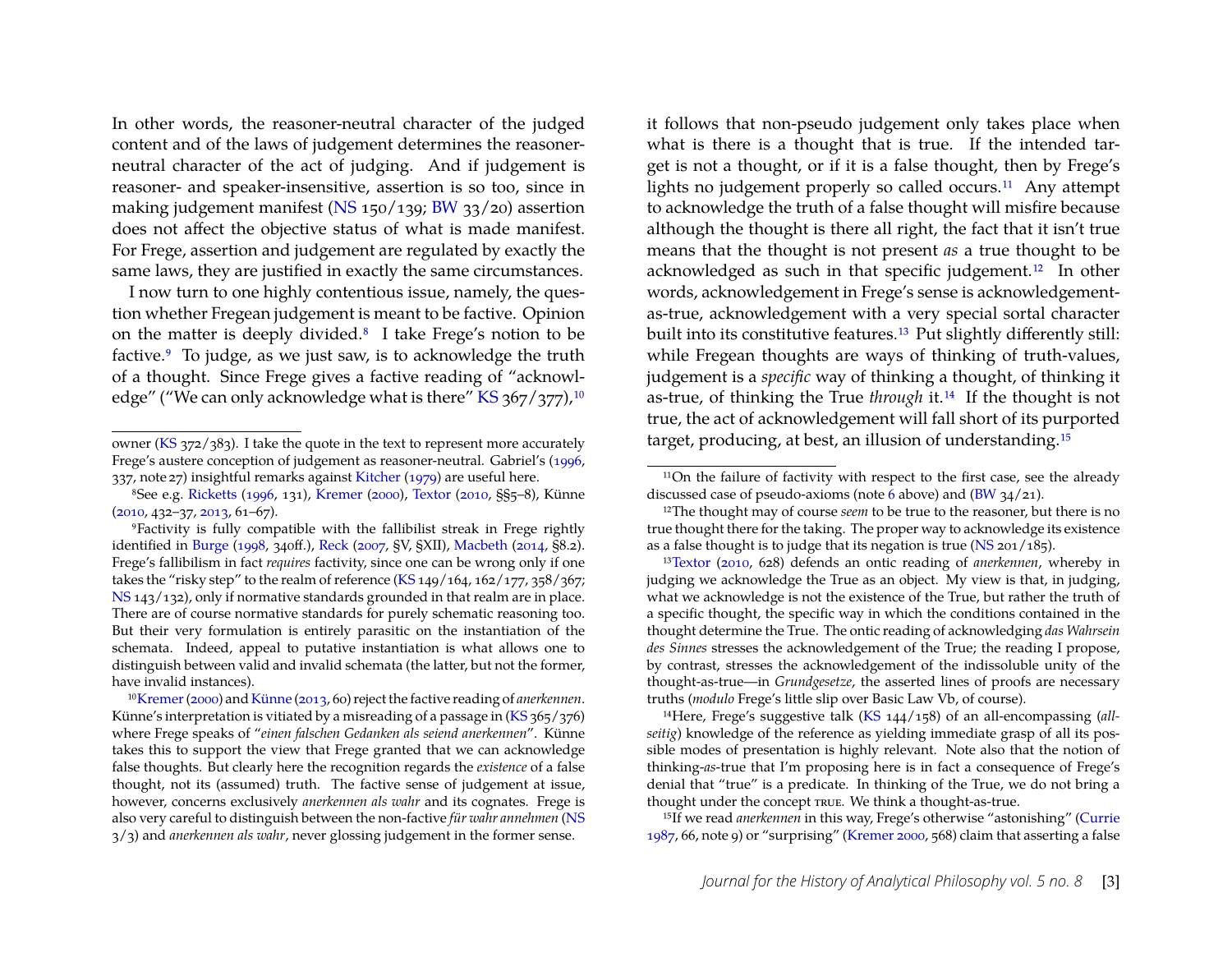Judgement and assertion are represented in Frege's *Begriffsschrift* by means of the judgement-stroke, a sign that is ambiguous between two senses of judgement. In the first sense, judgement is the unmediated acknowledgement of the truth of axioms  $(NS_3/3)$  $(NS_3/3)$ , based solely on direct grasp of the content of the axioms[.16](#page-4-0) The second sense of judgement, the one with which logic is most directly concerned, is judgement as a movement between true thoughts by means of logical laws and definitions [\(NS](#page-19-0) 3/3, 190/175; [KS](#page-19-6) 303–04/318).

It is this second sense of judgement that coincides with inference in Frege's strict sense:

To make a judgement because we are cognisant of other truths as providing a justification for it is known as *inferring*. [\(NS](#page-19-0) 3/3)

Frege's requirement that truths be the starting points for inference is in stark contrast to the modern conception that allows deductive rules to operate on assumptions too. Moreover, the truths must be acknowledged as such; in Fregean inference, that is, we move from the acknowledgement of true thoughts to the acknowledgement of further true thoughts[.17](#page-4-1) It follows that any inference-like move that starts from false thoughts is but a pseudo-inference:

<span id="page-4-1"></span>17In §2 of [BS,](#page-19-7) Frege says that we can draw consequences (*Folgerungen*) from unasserted propositions "so as to test the correctness of the thought". This doesn't contradict the later statements disqualifying unasserted propositions from figuring in inference. There's an *epistemological* difference between inference proper and pseudo-inference, a difference that mirrors the one between evaluating the *putative* consequences of a thought and assigning a truth-value to the thought on the basis of that evaluation.

It is necessary to recognize the truth of the premises. When we infer, we recognize a truth on the basis of previously recognized truths according to a logical law. Suppose we have arbitrarily formed the propositions

 $'2 < 1'$ 

and

'If something is smaller than 1, then it is greater than 2'

without knowing whether these propositions are true. We could derive [*ableiten*]

 $'2 > 2'$ 

from them in a purely formal way; but this would not be an inference [*Schluss*] because the truth of the premises is lacking. And the truth of the conclusion is no better grounded by means of this pseudo-inference than without it.  $(BW 30/17)^{18}$  $(BW 30/17)^{18}$ 

Frege's stress on grounding shows that it is due to the epistemic role of proof that "mere hypotheses cannot be used as premises" [\(BW](#page-19-2) 118/182). Proof can fulfil its justification- and knowledgegenerating function (of which more later) only if it starts from acknowledged truths in the sense just rehearsed[.19](#page-4-3)

Finally, we should note that inference, for Frege, is not to be distinguished from consequence:

[That] one proposition follows (*folgt*) from certain others is something objective, something independent of the laws that govern the

thought is "incomprehensible" (*unverständlich*) [\(BW](#page-19-2)127/79) becomes perfectly clear. To (seem to) judge that a necessarily false thought is true is to attempt to think an illogical (and therefore unthinkable) thought.

<span id="page-4-0"></span><sup>16</sup>For recent discussion of this kind of judgement, see [Leech](#page-21-7) [\(2015\)](#page-21-7) and my [\(forthcoming\)](#page-21-8). Some classic accounts are [Gabriel](#page-20-3) [\(1996\)](#page-20-3), [Burge](#page-19-8) [\(1998\)](#page-19-8), [Reck](#page-21-5) [\(2007\)](#page-21-5). Wittgenstein [\(TLP](#page-19-4) §6.1271, §4.442) criticised both varieties of Fregean judgement as allegedly importing psychological notions into logic (self-evidence with respect to the axioms, assertion with respect to theorems).

<span id="page-4-2"></span><sup>18</sup>See also [\(KS](#page-19-6) 319/335): "Only true thoughts can be premises of inference";  $(KS_364/375)$  $(KS_364/375)$ : "We cannot infer anything from a false thought";  $(NS_364/244)$  $(NS_364/244)$ : "We can draw no conclusion from something false";  $(BW 34/20)$  $(BW 34/20)$ : "We cannot infer anything as long as we do not know that it is true"; [\(BW](#page-19-2) 118/182): "From false premises nothing at all can be inferred". See also the discussion of indirect proof at [\(NS](#page-19-0) 264–67/245–47) and the careful way in which Frege discusses the case of a *Fehlschluss* in which it only *seems* as if something has been inferred [\(NS](#page-19-0) 239/221).

<span id="page-4-3"></span><sup>19</sup>For Frege, justification comes in two forms: the self-evidence of the basic laws, or a proof from those laws and definitions. Neither case applies to mere hypotheses. Hence, anything that we would derive from those hypotheses would itself lack justification.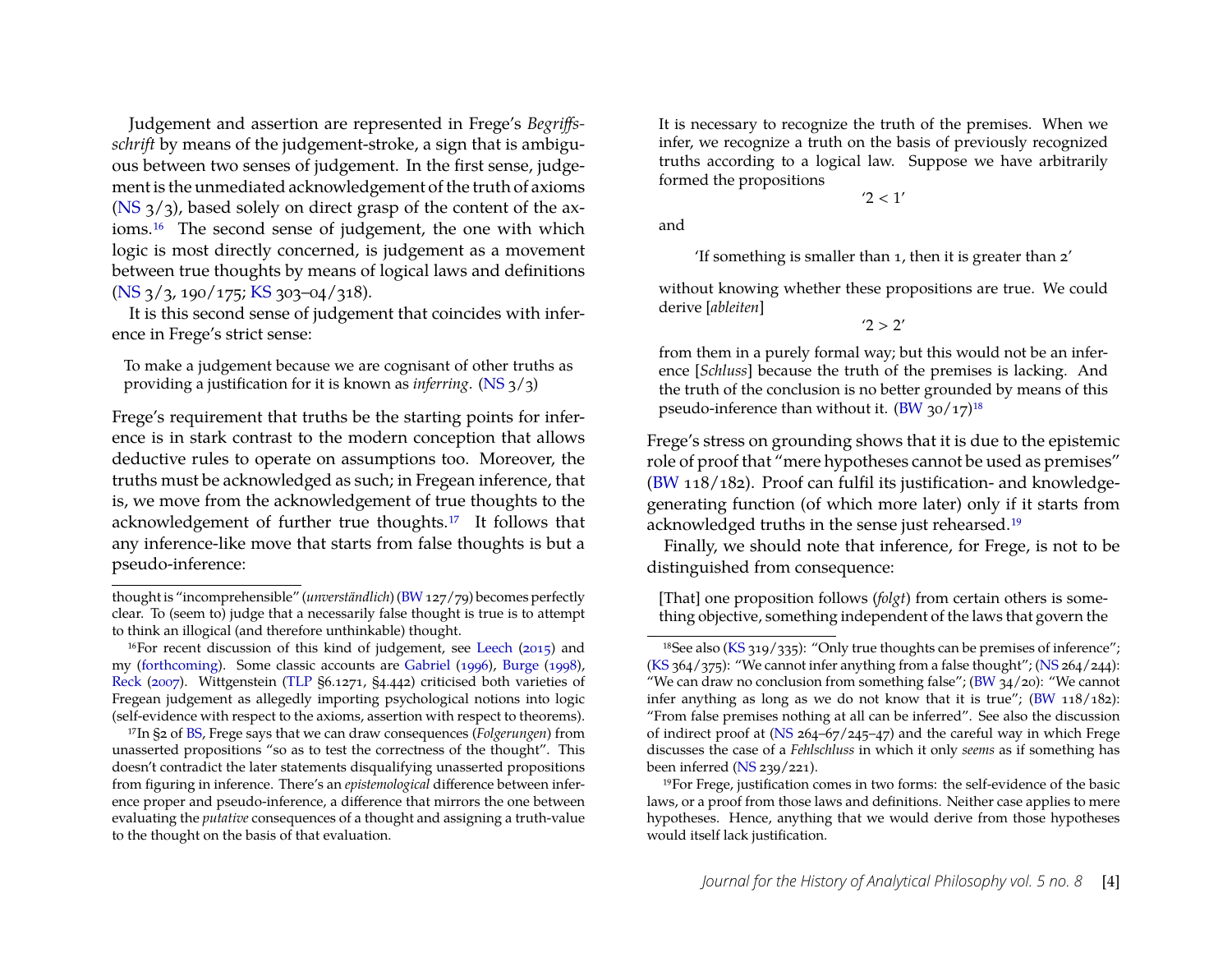movements of our attention, and something to which it is immaterial whether we actually draw the conclusion (*den Schluss wirklich machen*) or not. [\(GL](#page-19-9) §80)

[P]roof reveals logical relations between truths.  $(NS 220/204)^{20}$  $(NS 220/204)^{20}$ 

As these passages make clear, Frege's objectivism about inference perfectly mirrors his objectivism about geometrical lines:

What is it that we are doing when we correlate objects for the purpose of a proof? Seemingly something similar to drawing an auxiliary line in geometry.... [T]he drawing of a line should no more be regarded as a creation, than the specification of a point of intersection. Rather, in both cases we merely bring to attention, apprehend, what is already there. (*GG* I §66)<sup>21</sup>

In tracing inferential lines, then, the judgement-stroke does not mark a subjective piece of reasoning, but rather the making manifest of pre-existing, eternal relations between thoughts.<sup>22</sup> By considering a passage from *Über die Grundlagen der Geometrie* [\(KS](#page-19-6) 320/336) where Frege ostensibly treats inference and consequence as on a par:

If the thought *G* follows (*folgt*) from the thoughts *A*, *B*, *C* by a logical inference (*durch einen logischen Schluß*), then *G* is true.

we can now identify a further function of the judgement-stroke. The sign is also intended to obliterate the (psychologism-prone) distinction between inference and consequence, between subjective acts and objective relations. In this role, the judgementstroke marks out those cases in which the reasons grounding a reasoning move are "inherently related" to truth and can only lead from already established truths to a further truth [\(NS](#page-19-0) 2/2). In a slogan, Fregean inference is consequence made manifest.<sup>23</sup> More precisely, Frege's inference relation is the subset of ordered pairs of (sets of) thoughts related by the (modern) consequence relation where both elements of the pair are true.

We can now turn to the details of Frege's conception of assertion. First, let's examine how the well-formed sentences in the *Begriffsschrift* are constructed. We start with a sign of this form:

<span id="page-5-4"></span>(1) *A*

[\(1\)](#page-5-4) is the formal representation of a (non-pseudo) declarative sentence, a sentence that predicates, in Frege's extended sense, properties of objects, sequences of objects, or classes. The content represented by "*A*" is that kernel of thought that remains invariant when it is asserted and when it occurs unasserted (e.g. in the antecedent of a conditional). In order to ensure this homogeneity of content-individuation—a homogeneity that, as [Geach](#page-20-4) [\(1965,](#page-20-4) 258) noted, is crucial to the validity of his rule of proof, *modus ponens*—Frege needed a symbol that would extract and remove assertoric force from the sentence:

We must deprive the relation sign [and by extension, the sentence as a whole] of the assertoric force with which it has been unintentionally invested. [\(KS](#page-19-6) 232/247)

We must, that is, ensure "the dissociation of assertoric force from the predicate" ( $\overline{\text{NS}}$  201/185).<sup>24</sup> To that purpose, Frege in-

<span id="page-5-0"></span><sup>20</sup>This directly contradicts Smith's [\(2009,](#page-22-1) 646) claim that for Frege logic is not concerned with "eternal relations amongst propositions" but rather with relations between judgements, as well as Sundholm's [\(2012,](#page-22-8) 954, note 4) claim that Frege had no interest in consequence.

<span id="page-5-2"></span><span id="page-5-1"></span><sup>&</sup>lt;sup>21</sup>See also [\(KS](#page-19-6) 253/264) and [\(NS](#page-19-0) 223/207).

<sup>&</sup>lt;sup>22</sup>The suggestive notion of an inferential trace is Martin-Löf's. See [Sundholm](#page-22-8) [\(2012,](#page-22-8) 948).

<span id="page-5-5"></span><span id="page-5-3"></span><sup>23</sup>This follows from the factivity of Fregean judgement.

<sup>24</sup>Despite Künne's [\(2013,](#page-21-4) 56) criticism, Frege's point here is surely the counterpart of the remark in (KS 346/355) that thought and assertoric force (putting forward as true) are so closely bound that the possibility of their separability can easily be overlooked, a separability which in Frege's mind clearly corresponds to the separability of grasp and judgement of thought [\(KS](#page-19-6) 364/374; [NS/](#page-19-0)11). [Klement](#page-21-9) [\(2002,](#page-21-9) 29, 62) takes the need to separate the two naturally bound elements to be the main motivation and justification for Frege's introduction of the judgement-stroke. A related task for the judgement-stroke is to mark out the disambiguation between two possible uses of relational signs, referring to a relation versus asserting that it holds [\(KS](#page-19-6) 232/247; [NS](#page-19-0) 201/184; [BW](#page-19-2) 123/193).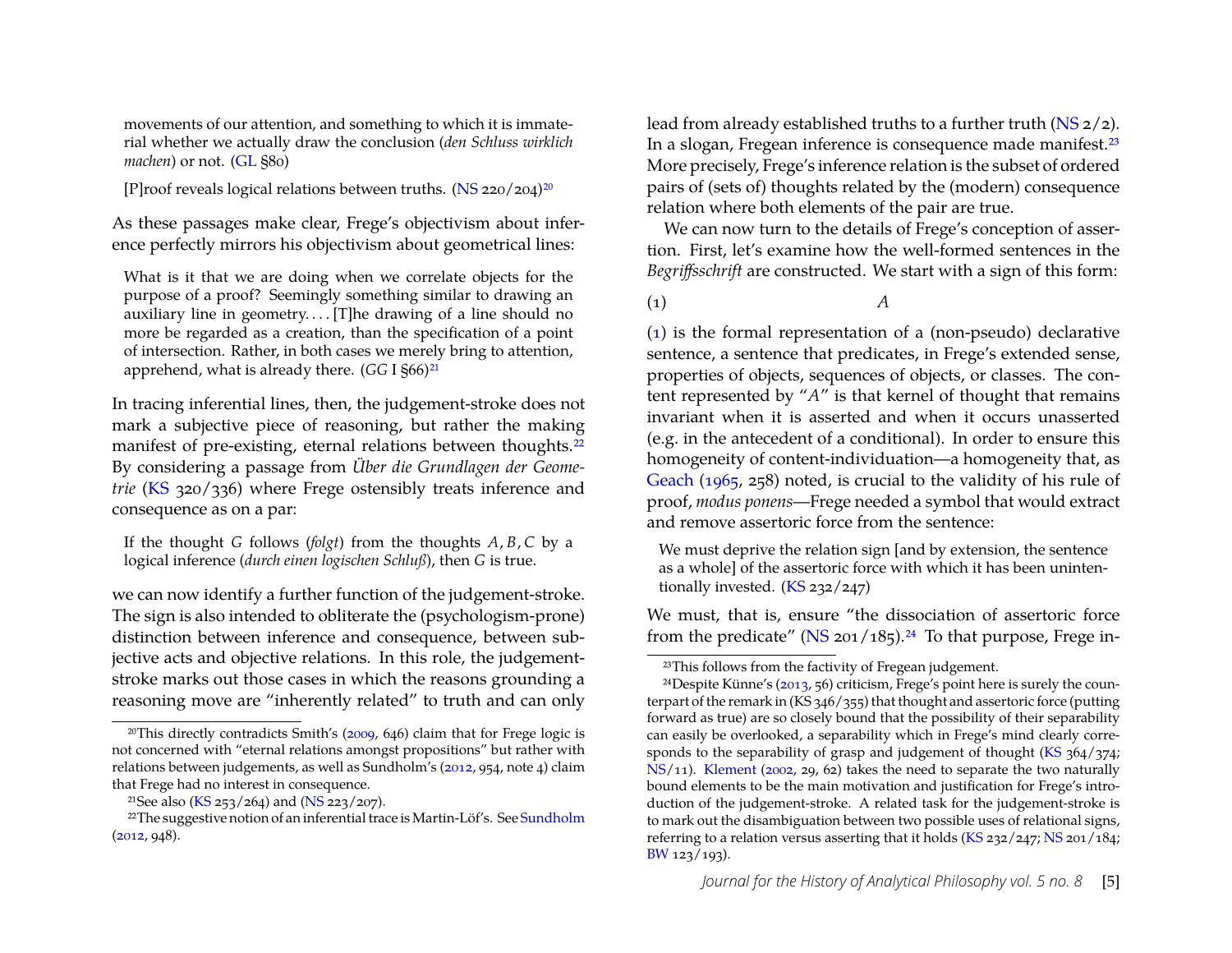troduced what he called *the content-stroke* in [BS](#page-19-7) and *the horizontal* in [GG:](#page-19-3)[25](#page-6-0)

(2)

Many, including Frege himself, have been tempted to provide a natural language gloss for the expression formed by prefixing a formula with the content-stroke[.26](#page-6-1) However, no such gloss could do justice to the logical purpose of the content-stroke and of the judgement-stroke. But this is no defect at all (or else, why would we *need* a regimented language at all?).<sup>27</sup> Accordingly, the role of the content-stroke in e.g. (3):

<span id="page-6-4"></span> $\left(3\right)$   $-A$ 

is best seen as that of a purely formal device that strips away or neutralises the assertoric force of the thought expressed by "*A*"[.28](#page-6-3)

<span id="page-6-3"></span> $28$ See note  $25$  for a crucial proviso. In my view, the best natural language reading of [\(3\)](#page-6-4), the best of a bad lot, would be "whether *A*". *Contra* [Dummett](#page-20-5)

Finally, to enable a formula to be eligible to occur on a line of proof, we need to add the judgement-stroke, the vertical sign attached to the horizontal/content-stroke. What we thus get is:

$$
(4) \qquad \qquad \mathsf{I} \longrightarrow A
$$

By neutralising the assertion-neutralising effect of the contentstroke, the addition of the judgement-stroke restores assertoric force, it transforms the bare *Aussage* into a proper *Behauptung*[.29](#page-6-5) I claim that Frege's insistence on the logical need for a separation between predication and assertion is based not just on the need to ensure the validity of his rule of proof. Ultimately, his insistence is based on the idea that thoughts are, as [Bell](#page-19-5) [\(1979,](#page-19-5) 127) usefully put it, "naturally assertive", that the concept-words occurring in copula position inherit the essential "predicative (*prädikative*) nature" of concepts [\(NS](#page-19-0) 133/122, 231/214)[.30](#page-6-6) Many find this claim questionable, thereby rejecting the need for the separation of assertoric force from the copula, since, on their view, the copula had no assertoric force in the first place.<sup>31</sup>

<span id="page-6-7"></span>31See e.g. [Baker and Hacker](#page-19-11) [\(1984,](#page-19-11) 78).

<span id="page-6-0"></span><sup>25</sup>There is an important difference between [BS](#page-19-7) and [GG.](#page-19-3) In [BS,](#page-19-7) the forcestripping task is assigned to the content-stroke. In [GG,](#page-19-3) the fact that a formula in predicational form is treated as a name of a truth-value has already deprived the expression of its illocutionary force. The horizontal merely preserves the force-neutral character of the formula by transforming it into a function-name, taking any object other than the True to the False. The final transformation into an asserted proposition is carried out by the judgement-stroke. The syntactic category of the judgement-stroke in [GG](#page-19-3) is therefore that of a (*Begriffsschrift*) sentence-forming operator taking terms as arguments. See e.g. [Klement](#page-21-9) [\(2002,](#page-21-9) 28–30) for discussion.

<span id="page-6-1"></span><sup>26</sup>In [BS](#page-19-7) §3, Frege had suggested the reading: "the circumstance that *A* is a fact". See [Bell](#page-19-5) [\(1979,](#page-19-5) §1.3), [Künne](#page-21-3) [\(2010,](#page-21-3) §7), [Kanterian](#page-21-10) [\(2012,](#page-21-10) §§3.1–3.2) for extended discussion of this and other equally unsatisfactory suggestions.

<span id="page-6-2"></span><sup>27</sup>*Contra* [Kanterian](#page-21-10) [\(2012,](#page-21-10) 75). It is highly significant that Frege refrained from giving a linguistic gloss to the horizontal in [GG.](#page-19-3) In my view, at that time he'd realised that a linguistic gloss would force a similar gloss for the judgement-stroke. The only plausible candidate for that could be "it is true that", or, equivalently, "it is asserted that". Both glosses would make the sign, by Frege's own lights, *terminally* redundant. See also note [74](#page-17-0) below.

[<sup>\(1973,</sup>](#page-20-5) 315) and [Potter](#page-21-11) [\(2009,](#page-21-11) 87), the content-stroke is not conferring propositional unity to something that lacks it. When [Frege](#page-20-6) [\(1882/1964a,](#page-20-6) 101) says that "in the content stroke I think to myself the following content as unified", he's simply taking the content-stroke to mark the completed formation (*Bildung*) of the judgeable content that follows, the intermediate stage between formulacompletion and its normative assessment. In this regard, its role is that of a pair of braces, corralling in the "complex of ideas" under consideration.

<span id="page-6-5"></span><sup>29</sup>On the contrast between the two German terms, see the useful note in [Ebert and Rossberg](#page-20-7) [\(2013,](#page-20-7) xvii). With regard to terminology, it has been customary since[Whitehead and Russell\(1910/1997,](#page-22-9) 8, 92) to refer to the sign as assertion-sign rather than as judgement-stroke (*Urtheilsstrich*)—Wittgenstein even re-translated it back into German as *Behauptungszeichen* [\(PI](#page-19-10) §22).

<span id="page-6-6"></span><sup>30</sup>That's what Russell called the "ultimate notion of assertion, given by the verb" [\(Russell](#page-22-10) [1903](#page-22-10) §52). For some antecedents, see [Baker and Hacker](#page-19-11) [\(1984,](#page-19-11) 77). For a recent defence, see [Hanks](#page-20-8) [\(2015,](#page-20-8) chap. 3). Note that the claim applies only to sentences that are used, not mentioned, and not embedded under intensional operators. For some further qualifications, see [Dummett](#page-20-5) [\(1973,](#page-20-5) 302–04).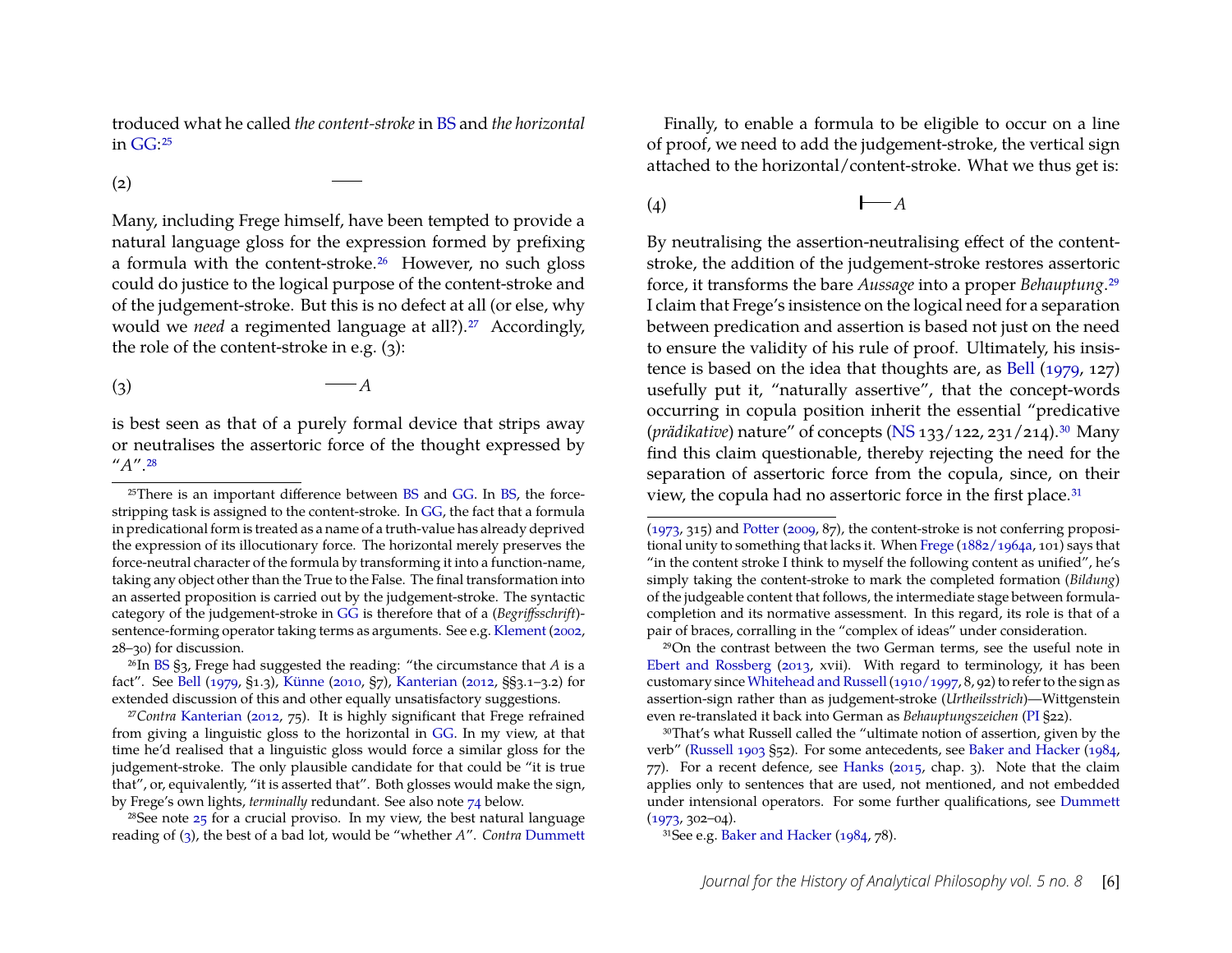In response, I want to insist that although, as Frege himself granted [\(NS](#page-19-0) 288/269), we can imagine reasoners that would be able to grasp thoughts without linguistic mediation, for any reasoners who instead have to rely on language to grasp and express thoughts, Frege's remarks about assertoric force stand. That assertoric sentences carry assertoric force is not a matter of convention[.32](#page-7-0) Rather, it is of the essence of language (and of linguistically-clothed thoughts) that when the copula is attached to an expression of the appropriate type the corresponding property is assertorically predicated of the logical subject. In their linguistic guise, that is, thoughts present themselves to us not just as truth-apt, but as true as well. Logic, however, demands that we separate true thoughts from their misleading companions (the false, and the fictional ones). The introduction of the content-/judgement-stroke pair is thus one more element in that fight against language that occupied Frege throughout his career[.33](#page-7-1) Given that constitutive feature of concept-words, there is a logical need to visibly separate apprehension and evaluation of the thought, there is a logical need to "protect our thinking from error" [\(Frege](#page-20-9) [1882/1964b,](#page-20-9) 156) by marking out the presence of truth. This in turn allows for the separation between true thoughts and false (or pseudo) ones, a task that language cannot carry out unaided because of its essentially assertoric nature[.34](#page-7-2) Accordingly, logic requires a sign whose sole purpose is

to embody assertoric force [\(NS](#page-19-0) 201/185), a sign that is lacking from the vernacular precisely because it goes against the naturally assertoric grain of language. But without such a sign there would always be a doubt as to whether the *Begriffsschrift* really is in the truth-tracking business.

With the judgement-stroke in place, Frege's calculus becomes a calculus of provability, a system of proof as opposed to a system of derivations that would instead allow for the occurrence of (unembedded) unasserted thoughts[.35](#page-7-3) Each line of proof either expresses a thought for which we have a proof from previous lines, or it expresses a thought that stands in no need of proof (i.e., an axiom). Given these constraints, there cannot be a proof of a false thought, since the calculus, at least at the time of [BS,](#page-19-7) is sound and the axioms are true. And since each line of proof is itself the end of a proof, only truths occur in the calculus. In effect, any asserted line in the *Begriffsschrift* reaffirms that the axioms are true and that the calculus is sound, since each line is labelled with the justificatory grounds that led us there, thus providing a renewed justification of the rules themselves (as required by [GG](#page-19-3) II §89).<sup>36</sup> So conceived, the calculus also implicitly charac-

<span id="page-7-0"></span><sup>&</sup>lt;sup>32</sup>Textor [\(2010,](#page-22-2) 622) suggests a default condition: "If one utters a sentence in the indicative in the absence of factors that defeat its force, one makes an assertion". [Dummett](#page-20-5) [\(1973,](#page-20-5) 311) too implicitly suggested something similar with his remark that the actor has to do something more, namely, suspending the default assertoric force by acting it out. See also [Künne](#page-21-4) [\(2013,](#page-21-4) 67).

<span id="page-7-1"></span><sup>&</sup>lt;sup>33</sup>From the [BS](#page-19-7) preface to [\(NS](#page-19-0) 289/270). In this sense, it is misleading to think of Fregean judgement as grounded in linguistic practice, as [Ricketts](#page-21-12) [\(1986,](#page-21-12) 72) and [Reck](#page-21-5) [\(2007,](#page-21-5) §XI) seem to do. On the contrary, Fregean judgement is grounded *against* linguistic practice.

<span id="page-7-2"></span><sup>34</sup>Just as it is "not possible on the basis of linguistic form to distinguish a flawless argumentation from one in which steps have been left out" [\(Frege](#page-20-9) [1882/1964b,](#page-20-9) 157), it isn't possible, on the same basis, to distinguish be-

tween true thoughts and their truth-disengaged counterparts. Since for [Frege](#page-20-9)  $(1882/1964b, 156)$  $(1882/1964b, 156)$  the "first demand" made on language is that it be "unequivocal", and since at the time of *Grundgesetze* any indeterminacy regarding the presence of assertoric force entails that one element of judgeable content, namely, truth-value [\(GG](#page-19-3) I x, 9 note 2; [KS](#page-19-6) 370, note 10/381, note 13), is left underdetermined too, it follows that the judgement-stroke fulfils an essential disambiguating role.

<span id="page-7-3"></span><sup>35</sup>Here I disagree with Sundholm's [\(2012,](#page-22-8) 946) claim that Gentzen and Frege are in agreement in their conception of inference. Even if systems of assumptions can be transformed into systems of proof, the very fact that we disengage from truth in making an assumption would, for Frege, amount to a disengagement, albeit temporary, from serious scientific discourse.

<span id="page-7-4"></span><sup>36</sup>This is not to say that Frege's judgement-stroke is to be read as the modern turnstile. The latter sign merely claims derivability in a given deductive system, it is merely committed to the conditional truth of the theorems. Frege's sign, by contrast, embodies an explicit commitment to the truth of the axioms as well. Accordingly, each asserted line manifests the required "reflective ap-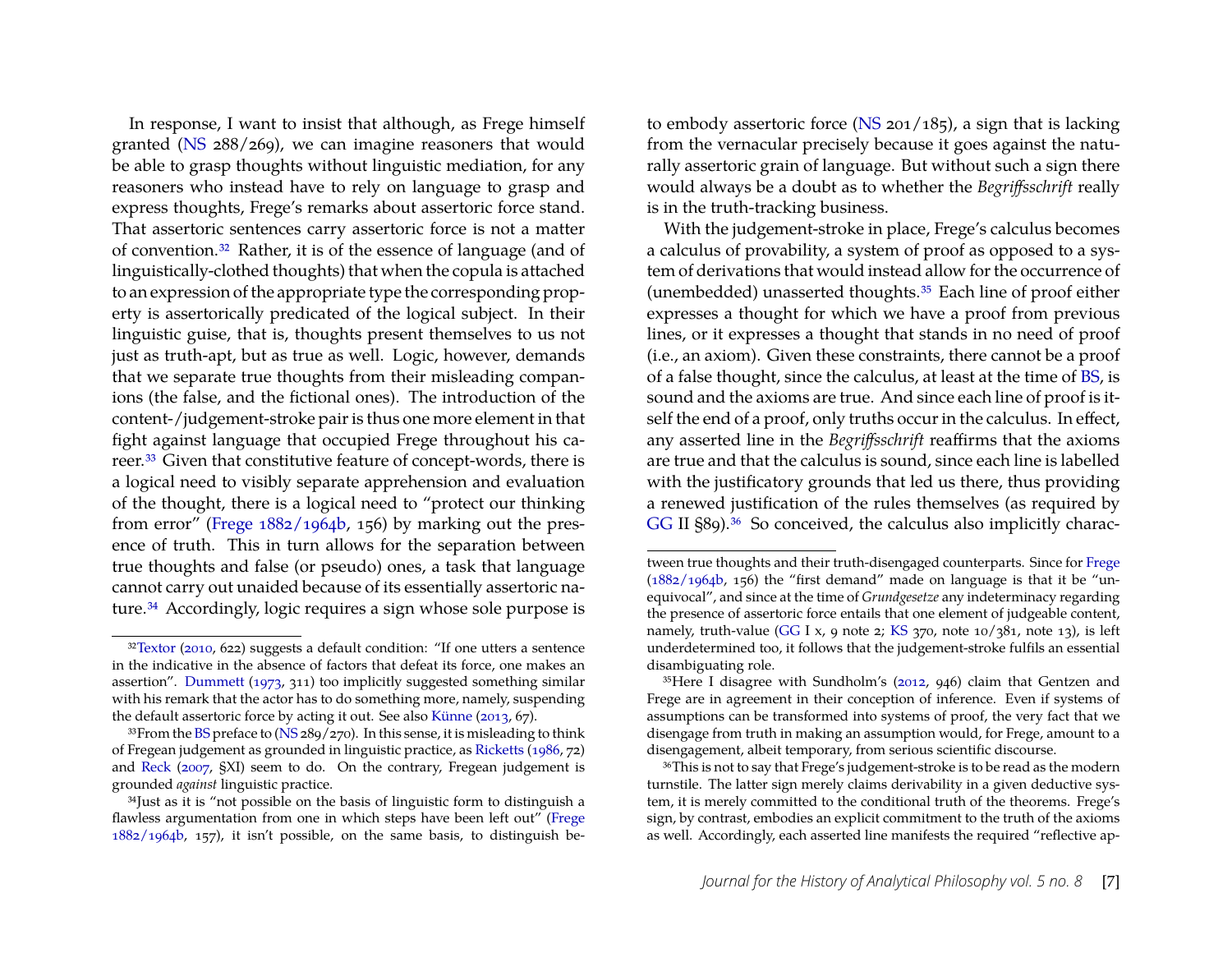terises the good rational standing of the reasoner, her justified engagement with truth, her full understanding of the content expressed on that line—to properly understand the content of a necessarily true thought is to understand that the thought is true, on the basis of proof, whenever proof is possible.<sup>37</sup>

I now turn to two further and closely connected reasons why the formal role of assertion must be represented in the *Begriffsschrift*. First, assertion ensures that logic is contentful, *inhaltlich*, [\(GG](#page-19-3) II §§91–104). Secondly, assertion thereby enables the *Begriffsschrift* to be a justification- and knowledge-generating system.

In regard to the first reason, by ensuring that logic is contentful, assertion enforces Frege's anti-formalist constraints in a way that is not purely tautologous. As is familiar, for Frege, proofs are not a mere play with symbols  $(GG II S95)$  $(GG II S95)$ .<sup>38</sup> The aim of inference is therefore to establish and make manifest the epistemic pedigree of truths, their ultimate grounding in the basic laws and definitions that undergird his system [\(GL](#page-19-9) §3). But, as we saw, unless we start from truths, and stick with truths all along, there's no way in which proof can fulfil its epistemological duties.

Accordingly, Frege's calculus has to be one of asserted truths, one that implements that distinction (e.g. [NS](#page-19-0) 264/244) between derivation (*Ableitung*) and proof or inference proper (*Schluß*) that alone can mark logic as a contentful discipline[.39](#page-8-2) In particular, while it is true that Hilbert's axiomatic system, in contrast to Jaśkowski-Gentzen-Prawitz systems, purported to be a system of proof, it nevertheless lacked that anterior commitment to the truth of the axioms which is distinctive of Frege's approach.<sup>40</sup> Only a system of proof that is committed to the truth-entailing assertion of *every* line of proof can satisfy the anti-formalist requirement, the requirement that, in each line, the truth of a thought be established[.41](#page-8-4)

This takes us neatly to the second reason. As Frege's discussion at [\(GG](#page-19-3) II §§91–94, §104, §140, §158) makes clear, a language can give rise to genuine knowledge only if its rules are grounded in the reference of the signs[.42](#page-8-5) Since natural language does not distinguish between mere expression of a thought and its outright assertion, and since it cannot distinguish, purely on the basis of overt linguistic form, between sentences that make genuine claims about a scientific subject-matter and those that

preciation of the adequacy of a completed structure of justification" [\(Sullivan](#page-22-11) [2004,](#page-22-11) 738).

<span id="page-8-0"></span><sup>&</sup>lt;sup>37</sup>It is understanding in this robustly epistemic sense that is the constitutive norm of assertion for Frege. See [Sundholm](#page-22-8) [\(2012,](#page-22-8) 949) and [Macbeth](#page-21-6) [\(2014,](#page-21-6) 369, 382) for discussion.

<span id="page-8-1"></span><sup>&</sup>lt;sup>38</sup>See also [\(KS](#page-19-6) 302 note 3/316 note 3): "A mere wording without a thoughtcontent can never be proved". As Peter Sullivan pointed out, in personal conversation, in [\(NS](#page-19-0) 67/60), Frege says that "the rules of logic always presuppose . . . that our sentences express judgements, that one is not playing a mere game with words". [\(BW](#page-19-2) 127/79) is however very clear about the need to make this logically essential presupposition explicit. Whether, and in what ways, this need can be fulfilled is a question I discuss in [§4.](#page-12-0)

<span id="page-8-2"></span><sup>39</sup>See also the quote I gave on page [4.](#page-2-2) Significantly, when Frege withdraws the use of the judgement-stroke in the derivations from Basic Law Vb "because of [its] doubtful truth" in the Afterword to *Grundgesetze*, he does not use *schließen* but *folgen* to mark out the various reasoning steps as he tests the consequences of that defective law.

<span id="page-8-3"></span><sup>40</sup>Following Kant, [Hilbert](#page-20-10) [\(1925,](#page-20-10) 376) argued that mathematics relies on anterior availability of content provided via intuition. Frege's judgementbased metaphysics [\(Hylton](#page-20-11) [1990,](#page-20-11) 223) instead insists that content must be generated *within* a system of logic—ontologically speaking, logic is a selfsupporting enterprise. On the "purely logical" derivation of objects from concepts, see [\(BW](#page-19-2) 121/191 note 69, 223/141).

<span id="page-8-4"></span><sup>&</sup>lt;sup>41</sup>As Frege notes, the genuine discharge of assumptions can only occur when their *truth* is established [\(NS](#page-19-0) 264/245; [BW](#page-19-2) 36/23). And as (NS 2/2) tells us, logic can only concern itself with its objects "insofar as they are true". The presence of the judgement-stroke is thus meant to signal that logic is neither fictionalist nor formalist.

<span id="page-8-5"></span> $42$ Here, I am heavily indebted to the discussion in [Sundholm](#page-22-12) [\(1998,](#page-22-12) 183), [Ricketts](#page-22-7) [\(1996,](#page-22-7) 131), and [Heck](#page-20-12) [\(2012,](#page-20-12) 40–45). See also [\(NS](#page-19-0) 220/204): "we make advances in mathematics by choosing as the premises of an inference one or two propositions that have already been recognised as true. The conclusion obtained from these is a new truth of mathematics".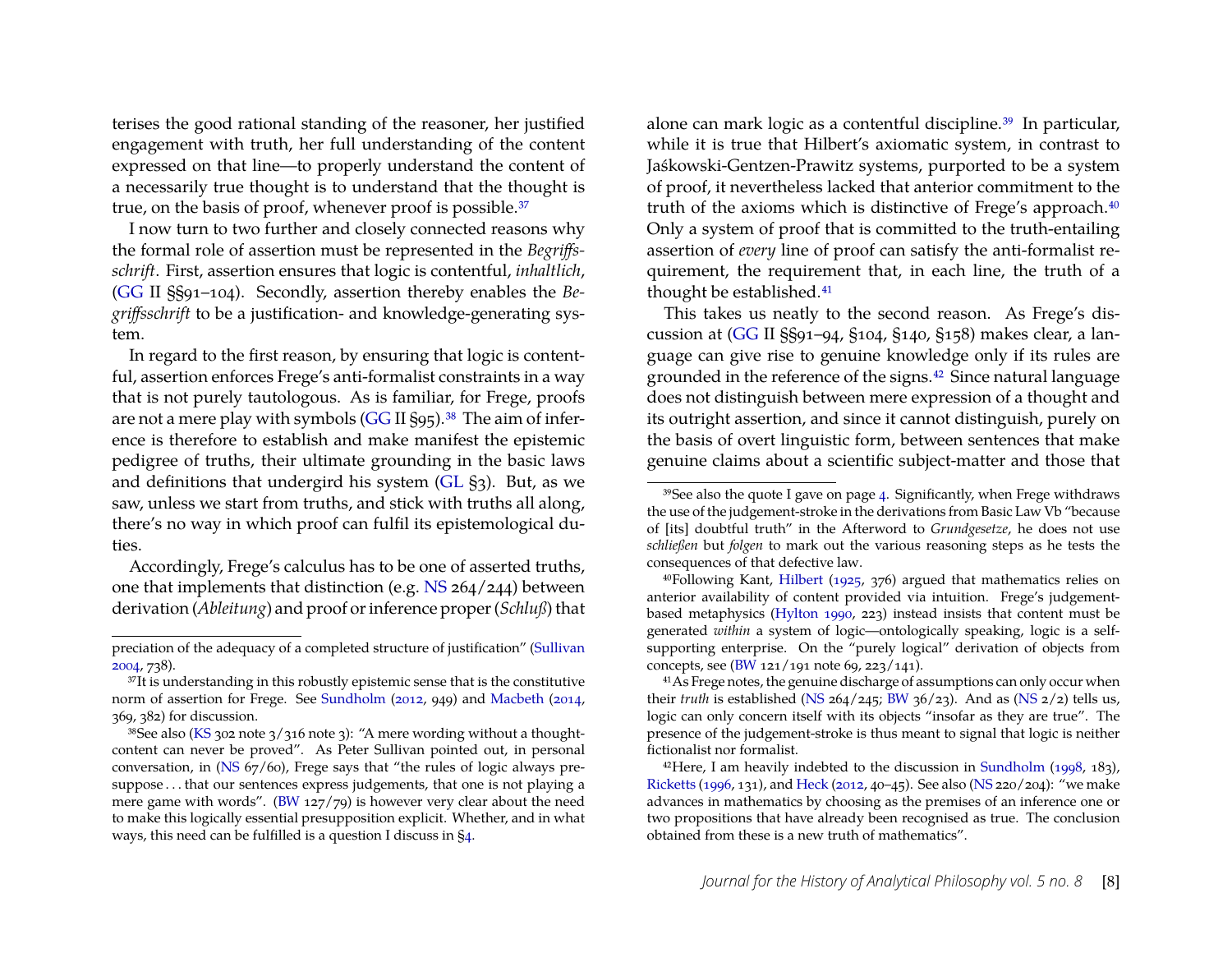concern fictional domains only, we need the judgement-stroke to mark out and enable the knowledge-generating character of Frege's system. The "mere thought alone", Frege [\(KS](#page-19-6) 150/164) tells us, "yields no knowledge", for the simple reason that a thought is insensitive to any lapse from the realm of truth into that of fiction [\(KS](#page-19-6) 149/163; [NS](#page-19-0) 208/191). The step to the truthvalue, the step from the realm of sense to that of reference, must thus be taken and recorded in the *Begriffsschrift*, to signal the fact that one could not acquire new knowledge via guesswork or happenstance. In fact, the "peculiar and incomparable" character of judgement derives from its epistemic and ontological journey across the two realms. In judgement we determine the True in ways that are constrained by the features of the thought involved[.43](#page-9-1) The anti-formalist constraint is thus further reinforced, since the applicability of mathematics, as captured in the *Begriffsschrift*, is only ensured if the language is expressing thoughts that are capable of gaining us genuinely new knowledge, rather than the mere "illusion of knowledge" [\(GG](#page-19-3) II §§92, 104, 140)[.44](#page-9-2)

Finally, it should now be clear why assertion in this strict sense is not to be equated with taking-to-be-true. The latter stance would indeed be merely psychological. The fact that each asserted truth is instead firmly grounded in the axioms ensures that the *Begriffsschrift* is, at all times, the language of genuine truths, the language of *Wahrsein*, rather than of *Fürwahrhalten*, that it is a language of reasons, and not of causes ( $\overline{NS}$  159/147).

If the considerations I canvassed in this section are sound, assertion has a formal and logically significant role to play in Frege's *Begriffsschrift*. The question we now need to consider is whether the judgement-stroke could unproblematically play its required formal role.

### <span id="page-9-0"></span>**3. The RWJ Objection**

Let me now discuss in some detail the RWJ dilemma that I outlined at the beginning. The dilemma is triggered by the following, perfectly legitimate question: since assertion is formally represented by the judgement-stroke, what kind of content properly belongs to that sign? On one horn of the dilemma, the answer is that the only content it could have would be psychological in character and thus in tension with Frege's lifelong commitment to anti-psychologism. On the other horn, the answer is that the judgement-stroke could have no content at all, because no sign can carry, or guarantee, assertoric force; its presence in the *Begriffsschrift* therefore "serves no purpose" [\(Black](#page-19-12) [1964,](#page-19-12) 227), is "futile" [\(Kenny](#page-21-13) [1995,](#page-21-13) 132), "otiose" [\(Dudman](#page-20-13) [1971,](#page-20-13) 26), "inane", and "superfluous" [\(Baker and Hacker](#page-19-11) [1984,](#page-19-11) 80, 83).<sup>45</sup>

<span id="page-9-1"></span><sup>43</sup>[\(KS](#page-19-6) 150/165) (in)famously speak of judgement detecting "parts within truth-values", a statement Frege later retracted [\(NS](#page-19-0)  $275/255$ ). But it is of interest that in that passage Frege says that the detection of parts is done by means of a "return to the thought". The discussion in [Textor](#page-22-2) [\(2010,](#page-22-2) 645–46) is useful here. There is a further metatheoretical role for the judgement-stroke. The *Begriffsschrift* signs *must*refer [\(GG](#page-19-3) II §71). In merely entertaining thoughts, we leave it open that the terms occurring in the unasserted sentences may lack reference.

<span id="page-9-2"></span><sup>44</sup>Along the same lines, the judgement-stroke also plays a constitutive role with respect to content. Contentful arithmetic is possible only if expressions do not just aim at truth. Truth must be incorporated into each and every line of proof by means of the judgement-stroke. [Künne](#page-21-4) [\(2013,](#page-21-4) 61, 66) takes truthcommitment to be the strongest view attributable to Frege. Given the factivity of judgement, however, the judgement-stroke marks not (just) the presence of the commitment but the presence of truth; it signals that the reasons listed are not just favouring our taking the relevant thought to be true, but rather that they are the objective reasons why the thought *is* true.

<span id="page-9-3"></span><sup>45</sup>For some other examples, see [\(TLP](#page-19-4) 4.442), [\(NB](#page-19-1) 95, 103), [\(PI](#page-19-10) §22), [Bell](#page-19-5) [\(1979,](#page-19-5) 95), [Kenny](#page-21-13) [\(1995,](#page-21-13) 36), [Kanterian](#page-21-10) [\(2012,](#page-21-10) 62). [Proops](#page-21-14) [\(1997,](#page-21-14) 124) finds the idea of logical assertion "ultimately incoherent". By contrast, [Geach](#page-20-14) [\(1976,](#page-20-14) 63), [Dummett](#page-20-5) [\(1973,](#page-20-5) 311–12), Smith [\(2000;](#page-22-0) [2009\)](#page-22-1), and [Textor](#page-22-2) [\(2010\)](#page-22-2) dismiss the RWJ objection. Cohen's [\(1964,](#page-20-15) 121) discussion of Austin's speech act theory raises an interesting version of the RWJ objection. By Frege's own lights [\(KS](#page-19-6) 153/167), the occurrence of "*p*" in "I assert that *p*" is such that its own assertoric force has been removed. Moreover, "*p*" and "I assert that *p*" have different content and truth-conditions (in the latter case, the truth of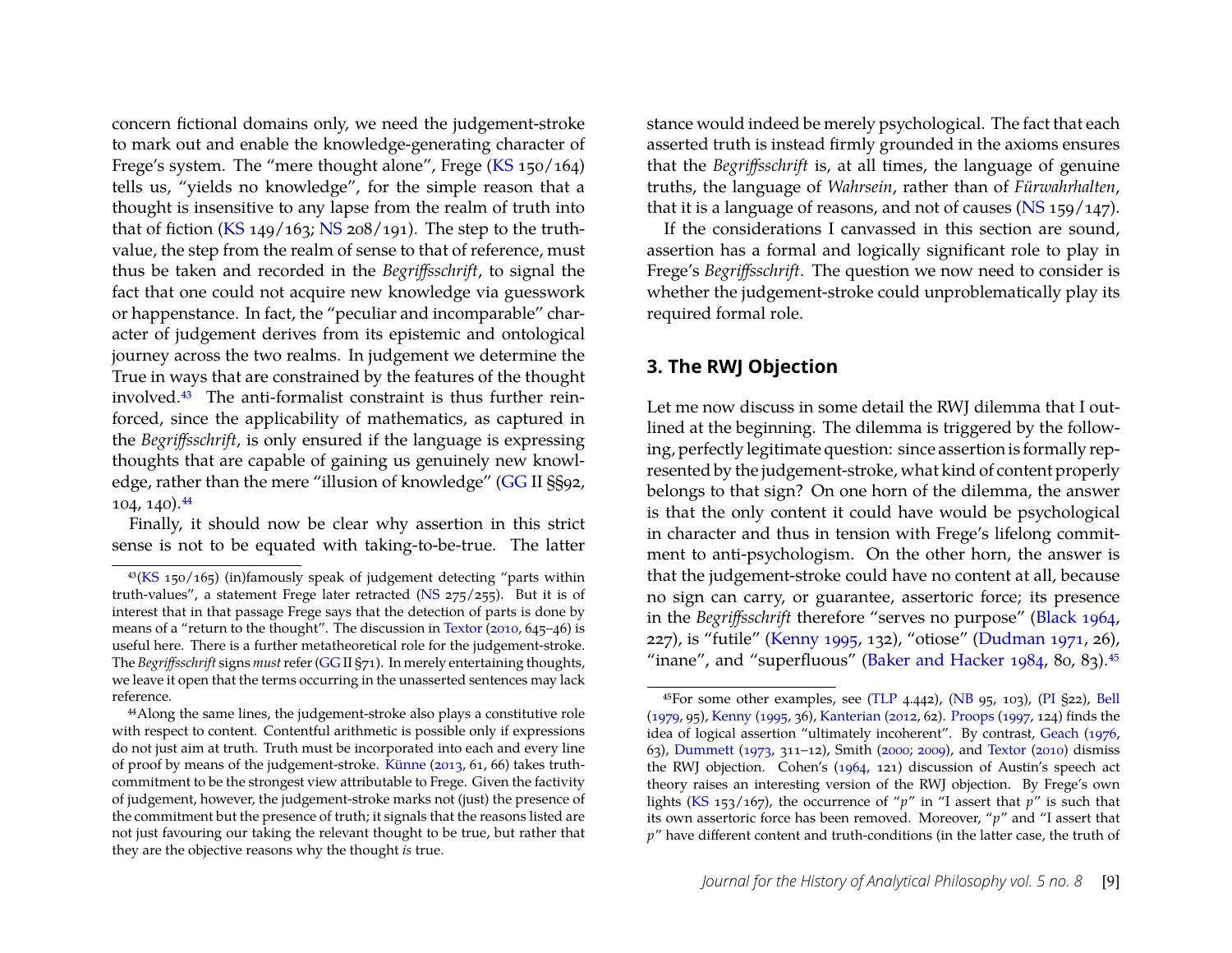If the dilemma is genuine, it straightforwardly follows that as-sertion is "logically quite without significance" [\(NB](#page-19-1) 103), since it either has psychological content, or it has no content at all.

In the previous section, I've argued that assertion has logical significance in its formal role. My aim in this section is to block the first horn of the RWJ dilemma by showing that assertion can carry out that role without importing psychologistic elements into logic. I'll deal with the second horn in [§4](#page-12-0) instead.

The worry on the first horn is that, by introducing the judgement-stroke in the *Begriffsschrift*, Frege had allowed "psychological elements" to "intrude in describing judgement as recognition of truth" [\(Russell](#page-22-10) [1903,](#page-22-10)  $\S$ 478).<sup>46</sup> But why should we think that assertion inevitably introduces psychological elements into logic? What, exactly, motivates the RWJ objection? One reason behind it might be that Frege himself had famously dismissed the logical significance of modal operators by saying that they only express the doxastic strength of one's beliefs, something that, he added, has nothing to do with logic [\(BS](#page-19-7) §2).<sup>47</sup> Surely, the complaint goes, this dismissal should apply just as much to the judgement-stroke. After all, any plausible norm governing assertion will make essential evaluative reference to the doxastic state of the assertor. If so, assertion will involve reference to a specific assertor, something that Frege wants instead excluded from logic.

A further reason to think that assertion is psychological by Frege's own lights is a much-quoted remark in "*Der Gedanke*", where assertion is said to be the outward form of an internal act of judgement. Here, the RWJ objector seems to be reasoning along the following lines. Since judgement is internal, it contains mental elements. Since assertion is nothing but the outer manifestation of judgement, it too must incorporate mental elements. But mental elements are psychological. And so assertion is psychological too[.48](#page-10-2)

Both reasons, then, take assertion to be indexed to the doxastic or mental states of particular speakers, and thereby to fall foul of Frege's anti-psychologistic strictures. If these are the reasons supporting the RWJ objection, the objection relies on three main assumptions: 1) that the mental is wholly contained within the psychological; 2) that doxastic and mental states make essential reference to specific reasoners, and 3) that *any* reference to reasoners imports psychological considerations into logic. I'll now be arguing that these three assumptions are false. Since the accusation that Frege's notion of assertion is psychological cannot be supported without showing that all three assumptions are true, I take it that the arguments below, if sound, will more than suffice to rebut the RWJ objection.

the sentence does not depend on the truth of  $p$ , since the reference of " $p$ " is a thought, rather than a truth value). In itself, this equivalence failure is no objection to Frege, since he distinguished force from content. But it is a potential objection to his *use* of the assertion sign. Far from being redundant, the sign, if equivalent to the performance of an act of assertion made explicit, would alter the content of *p*. *Any* content the sign *would* have would alter the content of the embedded sentence. I return to this point in [§4.](#page-12-0)

<span id="page-10-0"></span><sup>46</sup>See also Russell's letter to Frege in [\(BW](#page-19-2) 250–51/169): "We do not assert the thought, for this is a private psychological matter". It's likely that during his conversations with Frege in 1911 Wittgenstein raised the same worries later put to print. Jourdain repeated the complaints in a letter to Frege [\(BW](#page-19-2) 126/78). As Peter Sullivan noted, in personal conversation, Russell's objection is weaker than Wittgenstein's. For Russell, assertion imports psychological elements, but is not merely psychological. I argue against this weaker reading of the RWJ objection too.

<span id="page-10-1"></span><sup>47</sup>See [Fitting and Mendelsohn](#page-20-16) [\(1998,](#page-20-16) 4–5) for criticism.

<span id="page-10-2"></span><sup>48</sup>There is a further complaint, specific to Wittgenstein, namely, that assertion, like sense, imports arbitrary, conventional, and therefore non-logical factors into the sign-referent relation. [Potter](#page-21-11) [\(2009,](#page-21-11) 100) concludes that assertion is not psychological in Russell's sense but that it is so in this latter sense (i.e., non-logical). For Frege, however, the naming relation between signs and referents is non-arbitrarily determined through the compositionality of sense—the arbitrariness in the choice of primitive names is wholly irrelevant, precisely because it is arbitrary (any choice of primitive names would have done just as well). See e.g. the end of §158 in [\(GG](#page-19-3) II): "the rules here follow necessarily from the reference of the signs, and this reference is to the proper objects of arithmetic; what is arbitrary is only the notation". See [Heck](#page-20-12) [\(2012,](#page-20-12) 44ff.) for discussion.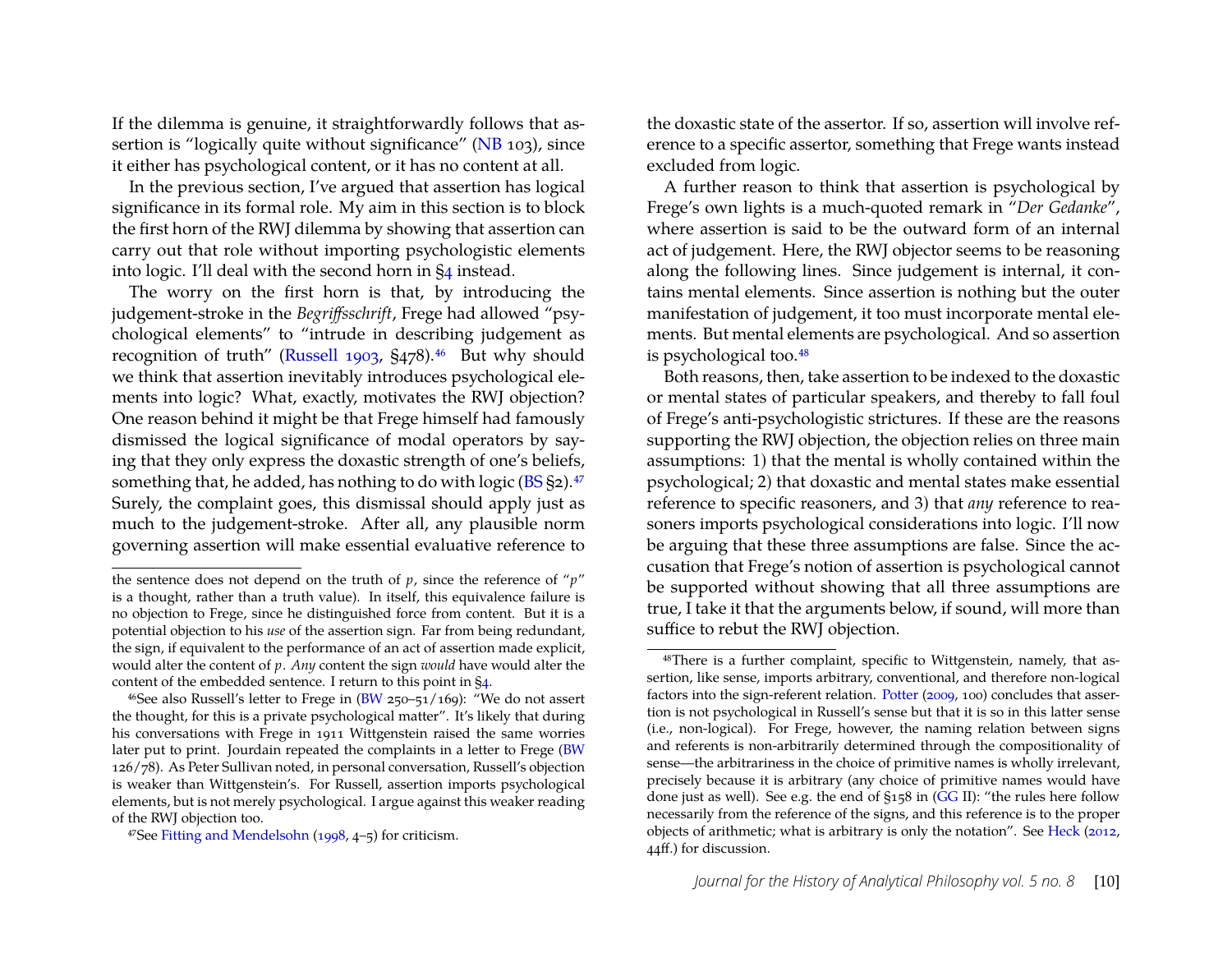With regard to 1), the mental, at least in Frege's sense, is clearly wider than the psychological, rather than being contained in it. In particular, the realm of sense, in the austerely logical sense of "sense" that Frege was committed to, belongs to the mental, but not to the psychological, since it constitutes the logical portion of the mental, the portion that would remain invariant, no matter what alterations to the psychological make-up of reasoners would occur [\(NS](#page-19-0) 160/148). Sense is thus resolutely non-psychological[.49](#page-11-0) It is the portion that is both publicly accessible and free from any contingent, locally-inflected features. It has no features that concern parochial, psychological modalities through which particular pieces of content are apprehended. It is thus a notion that is individuated solely in terms of reasons, *never* in terms of causes. Crucially, Fregean assertion only involves the mental in this restricted sense. It is thus a purely normative, wholly reasons-based notion.

We can now also respond to 2), and point out that Frege's use of the judgement-stroke leaves the logical status of the portion of the mental that is involved in acts of judgement and assertion untouched by any local consideration. Contrary to the RWJ objection, assertion introduces "no mention at all of the class of beings for whose judgements" a particular line of proof would be taken to be properly established [\(NS](#page-19-0) 159/148). As Frege [\(BW](#page-19-2) 126–27/79) makes clear, that is, assertion and judgement, in his *ungewöhnlich* sense, have nothing to do with the psychological make-up of reasoners. In asserting that *p*, I am saying nothing about myself (I am not speaking *of* me); the assertion does not mention, involve, or mobilise any goings-on internal to my soul, as he put it. Above all, the mental, in this restricted reading, is invariant, in that it is perfectly robust under variations in psychological make-up.

As for 3), this assumption presupposes two things which are both false. First, that any reference to reasoners would import psychological considerations. Secondly, that logic can make no reference to reasoners, on pain of psychological contamination. Against both assumptions, we must note that logic is inherently but harmlessly perspectival, since the implication relations it deals with are constitutively perspectival.<sup>50</sup> They start from a bunch of established premises, and list their immediate consequences. The perspective, however, is not psychological; it is, again, not formulated in terms of causes. It is wholly rational, solely formulated in terms of reasons, of objective justifiers. Because of this, both sense and assertion are non-subjective notions without which one can form no conception at all of logic as a science. Logic is about rational movements between thoughts, movements made under rational licence. movements originating from reasons, not from causes—this is indeed where the normative character of logic that Frege [\(NS](#page-19-0) 139/128) insisted upon derives from.<sup>51</sup> When  $\varphi$  is a logical consequence of Γ, a rational thinker who knows this could not hold that all of Γ is true and  $\varphi$  false. A basic bridge principle of this kind is logical if anything is, and it is what gives content to the claim that logic is normative. And yet bridge principles of this kind must contain a perspective, or else it would be impossible to state them, or claim that logic is a normative discipline. The point remains, however, that the perspective makes no mention of the cogni-

<span id="page-11-0"></span> $49$ See my [\(2017,](#page-21-15) §2) for arguments to that effect. [Kremer](#page-21-16) [\(2010,](#page-21-16) 281–86) defends a contrary view. Taking sense to be non-psychological, however, is the only way to make sense of Frege's remarks that "a thought, as I understand the word, is in no way to be identified with the content of my consciousness" [\(NS](#page-19-0) 226/209), and that "[w]hat is a content of my consciousness, my idea, should be sharply distinguished from what is an object of my thought" [\(KS](#page-19-6) 357/366).

<span id="page-11-1"></span><sup>50</sup>By "perspectival" I mean: related to the reasons one owns (in Broome's [\(2013,](#page-19-13) 13) sense). As [\(GL](#page-19-9) §26) tells us, we could form no conception of what things are independent of Reason. And reasons (or reasoning, if, like Broome, you think this is the primary notion) are one's way into Reason.

<span id="page-11-2"></span><sup>51</sup>See [Taschek](#page-22-3) [\(2008\)](#page-22-3) for discussion. Clearly, this is a point on which Frege's and Wittgenstein's conception of logic differs, since for Wittgenstein logic has no prescriptive role, only a transcendental one [\(TLP](#page-19-4) §6.13).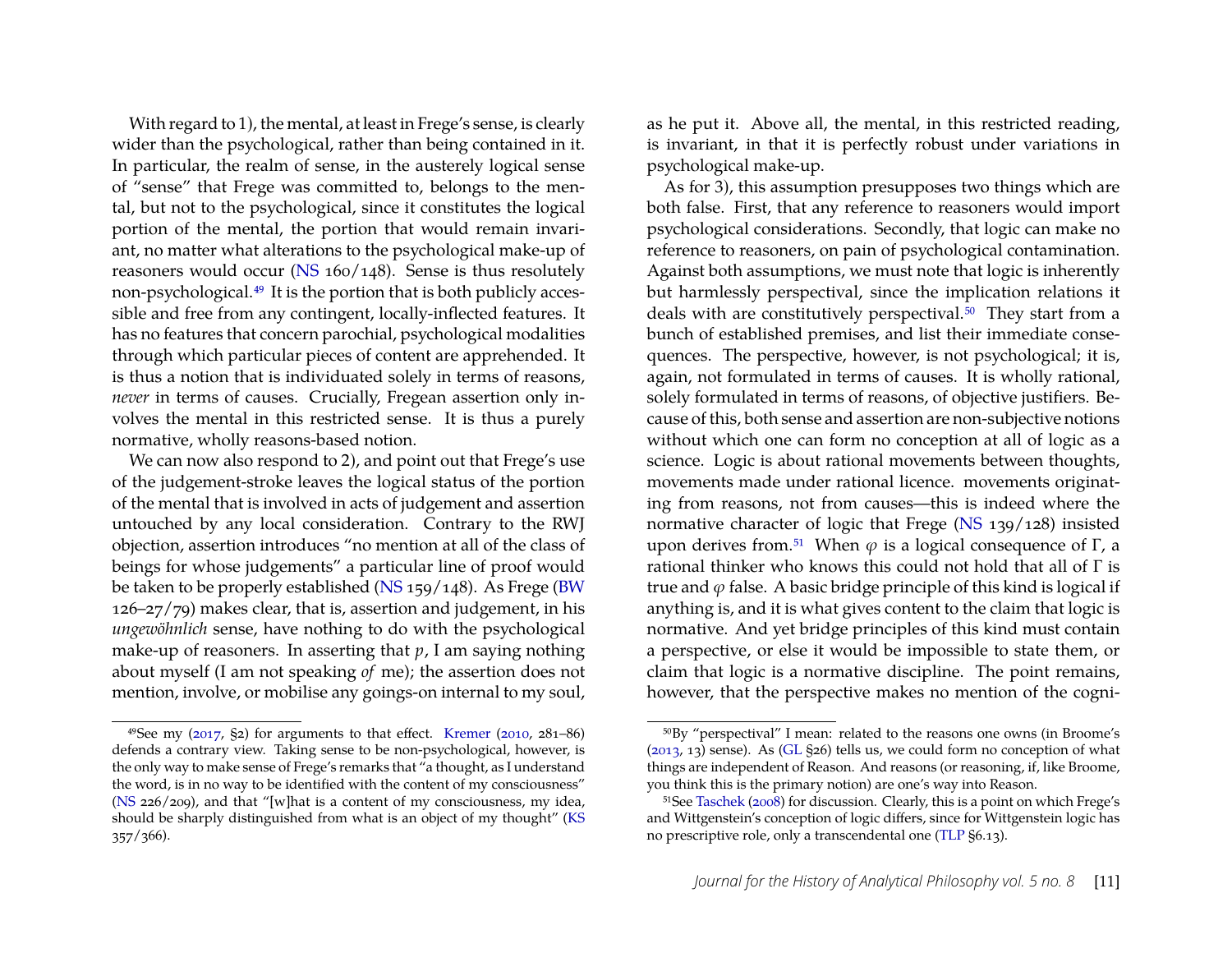tive processes whereby one comes to know either the logical principles themselves or the truth of the sentences in Γ. The perspectival point is individuated solely in terms of reasons, of what is true, and proven to be true.

If these considerations are correct, the three assumptions on which the RWJ rests are to be dismissed as false, as having arisen out of a deep misreading of Frege's conception of logic. Contrary to the RWJ objection, there's nothing psychological to assertion in Frege's sense. As he makes quite clear [\(KS](#page-19-6) 157/145), what matters to assertion is that one grasp a thought and acknowledge its truth: "*how* one does this is a completely separate question" (my emphasis).

I take myself to have now shown that Fregean assertion in its formal role has a logical significance that remains untainted by psychological contaminants. My next task is to articulate and defend the transcendental role of assertion.

#### <span id="page-12-0"></span>**4. The Essence of Logic**

It's time to face the second horn of the RWJ dilemma. Earlier on, I rehearsed the accusation that the judgement-stroke is superfluous because "no sign . . . can guarantee assertoric force" [\(Baker and Hacker](#page-19-11) [1984,](#page-19-11) 803).<sup>52</sup> Since the latter point is surely sound, it might then seem that even if I'm right to claim that the judgement-stroke imports no psychological elements into logic the further claim that the judgement-stroke has logical significance is in jeopardy anyway. What use could logic possibly have for a superfluous sign?

Frege, however, made that very superfluousness into the lynchpin of his striking claim in a 1915 note called "My Basic Logical Insights" that it is assertion, rather than truth, that gives the essence of logic. Without question, that note is crucial to understanding why a thinker as rigorous as Frege insisted on the presence of the judgement-stroke in his *Begriffsschrift*. It is a note, though, that is still owed a wholly convincing reading, a reading that would reconcile Frege's acknowledgement of the illocutionary superfluousness of the judgement-stroke with his insistence that the presence of the judgement-stroke in the *Begriffsschrift* is nonetheless a logically "essential thing" [\(BW](#page-19-2) 127/79) to be explicitly recorded for logical book-keeping purposes and not left to "tacit convention" or, worse, guesswork.

I will make two novel suggestions as to how we should interpret this passage, two suggestions that, I think, neatly effect the needed reconciliation of those two strands in Frege's thought. I shall propose that assertion gives the essence of logic because assertoric acts are essential to the full exemplification of the logical laws, and that the judgement-stroke gives the essence of logic because it marks out those languages that are both sensitive to the requirements of logic and at the service of reasoners still in need of logic.

Here, then, is the 1915 passage (nearly) in full  $(NS 271 (NS 271 72/251 - 52$ : 53

[A]ssertion is not to be found in the word 'true', but in the assertoric force with which the sentence is uttered. This may lead us to think that the word 'true' has no sense at all. But in that case a sentence in which 'true' occurred as a predicate would have no sense either. All one can say is: the word 'true' has a sense that contributes nothing to the sense of the whole sense in which it occurs as a predicate. But it is precisely for this reason that this word seems fitted to indicate the essence of logic. . . . [T]he word 'true' seems to make [alternative

<span id="page-12-1"></span> $52$ Peano must have been the first to raise the issue in his  $1895$  review of [GG.](#page-19-3) See [Dudman](#page-20-13) [\(1971\)](#page-20-13).

<span id="page-12-2"></span><sup>53</sup>For some analyses of this passage see e.g. [Ricketts](#page-22-7) [\(1996,](#page-22-7) 133), [Sluga](#page-22-13) [\(2002,](#page-22-13) 87–89), [Shieh](#page-22-14) [\(2002,](#page-22-14) 110), [Taschek](#page-22-3) [\(2008,](#page-22-3) 382–83). One common conclusion is that the passage is in tension with the stress on truth elsewhere in Frege's work. I do not think that there is any tension between the 1915 passage and earlier passages where Frege ( $\overline{NS}$  137/126) claimed that logic is characterized by the word "true". In 1915, Frege finally understood what he meant by that claim, just as only in [GG](#page-19-3) did he understand completely what he'd meant at the time of [BS](#page-19-7) by "judgeable content".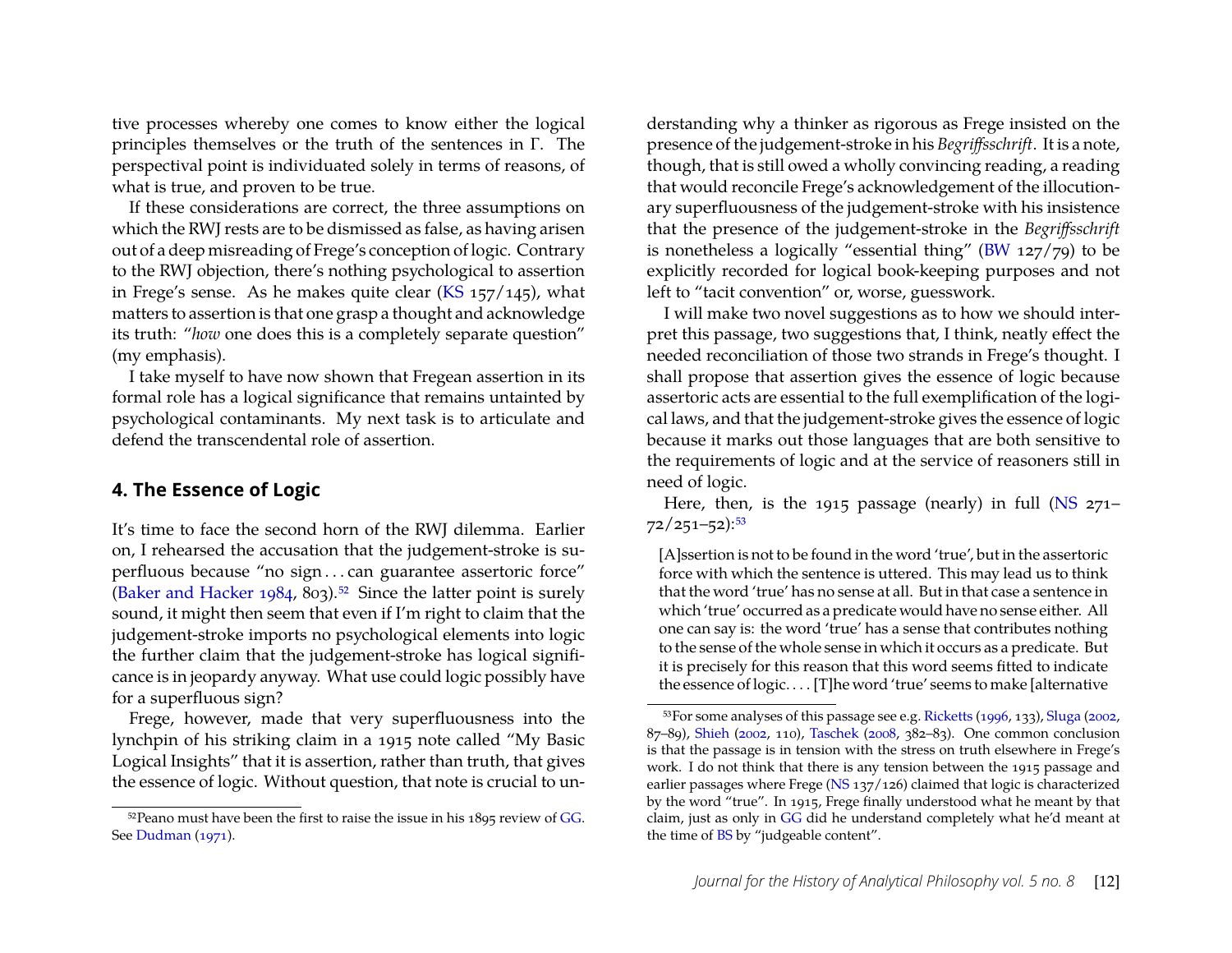version: "to be trying to make"] the impossible possible: it allows what corresponds to the assertoric force to assume the form of a contribution to the thought. And although this attempt miscarries, or rather through the very fact that it miscarries, it indicates what is characteristic of logic. . . . '[T]rue' only makes an abortive attempt to indicate the essence of logic, since what logic is really concerned with is not contained in the word 'true' at all but in the assertoric force with which a sentence is uttered. . . . [T]he thing that indicates most clearly the essence of logic is the assertoric force with which a sentence is uttered. But no word, or part of a sentence, corresponds to this.

The passage is very rich. It is also pivotal to Frege's project, because, as he tells us in [\(GG](#page-19-3) I xiv–xv), the key anti-psychologistic move consists in giving a proper account of our grasp of logical laws, which in turn depends on "how one understands the word 'true'", precisely what this passage is all about.<sup>54</sup> At first blush, it is hard to know what to make of it, however, since the passage seems to be in tension with the otherwise "pure" conception of logic that is traditionally associated with, and traced back to, Frege's work. How can *signs* make attempts, abortive ones at that, to indicate the essence of logic?<sup>55</sup> And why should their expressive failure with regard to assertoric force indicate the characteristic marks of logic?

My answer to these questions is intended to take forward and complement the insightful discussion in [Taschek](#page-22-3) [\(2008,](#page-22-3) 389– 98) and [Greimann](#page-20-1) [\(2014,](#page-20-1) §4). I agree that the 1915 passage highlights the effort by Frege to secure a privileged normative

status for logic (Taschek) and that the presence of the judgementstroke is meant to mark the required step "from the level of sense to the level of *Bedeutung*" (Greimann). I do not however think that these two important suggestions give the complete story of what Frege is up to in that passage. Specifically, I take issue with Taschek's claim that this passage shows that for Frege assertoric force reveals the essence of logic because it discloses the role of truth as "the constitutive aim of judgement" (390) and with Greimann's claim that "if we already had a logically perfect language, we could use the assertion sign to explain the essence of logic" (285). Against those remarks, I want to claim that the transcendental role of assertion is not just that of signalling the presence of truth, but also, and more importantly still, that of revealing the sense in which logic constitutively requires acts of judgement, as well as flagging the sense in which languagebound reasoners have a continuing need for logic.

In my view, then, the presence of the judgement-stroke transcendentally marks two logical needs: the need that the laws of logic be *fully* exemplified, and the need that our distinctive condition as thinkers and, correlatively, the precise location of Frege's formal language in the hierarchy of languages that tend towards the logically perfect language, be formally marked. In this latter respect, I think, *contra* Greimann, that for Frege the logically perfect language would have no need for the judgementstroke. The *Begriffsschrift*, however, inasmuch as it is a mere approximation to that logically perfect but unachievable language, still requires its presence, precisely to mark both its superiority with respect to those languages that, like ordinary language, draw no distinction between asserted and unasserted propositions, and its inferiority with respect to the logically perfect language that would instead have no need for that distinction.

Arguably, the reading I propose, however speculative it might be taken to be, is grounded in what Frege says at the end of the passage in question:

<span id="page-13-0"></span> $54$ See also [\(NS](#page-19-0)  $3/3$ , translation modified): "Anyone who has failed to grasp the peculiar meaning of [the word 'true'] cannot attain any clear idea of what the task of logic is".

<span id="page-13-1"></span><sup>55</sup>One may question the need for logic to give its own essence. In response, we should note that for Frege [\(NS](#page-19-0) 139/128) any science is under a duty to enquire into its own essence, into what it is about, how it goes about pursuing its aims, and so on. Logic is no exception, and getting to the essence of logic requires becoming clear about the "quite peculiar way" in which logic deals with the truth predicate.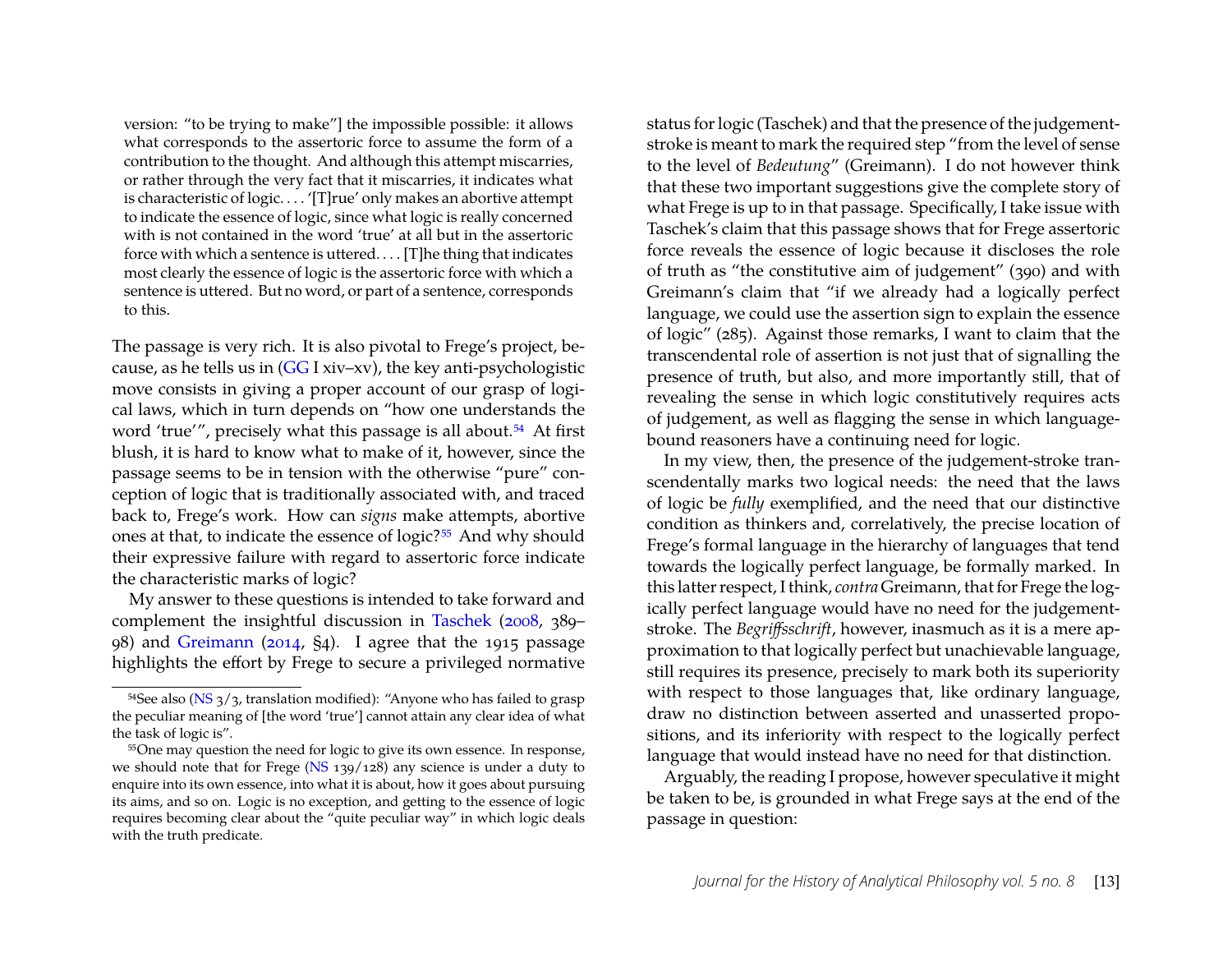If our language were logically more perfect, we would perhaps have no further need of logic, or we might read it off the language. [\(NS](#page-19-0) 272/252)

I take Frege here to be referring to the *Begriffsschrift*, not to ordinary language. I therefore take one of his basic logical insights to be that there is a crucial logical imperfection to language *in general*, that a formal language can at best be "more perfect" than ordinary language, and that, at the limit, an increase in perfection would remove the need for logic precisely by making logic and all that is essential to it a genuinely integral part of the language. As we shall see, no language known to us can do that, however. In fact, we have no idea what a language of that kind would even look like and whether it would still count as a language[.56](#page-14-0) What Frege is grappling with in the 1915 passage is therefore one more limitative result regarding the expressive power of language. Assertoric force is both essential to inference and inexpressible by language, in exactly the same way that truth is essential to logic but formally undefinable. For all that, there is a standing normative duty to *try* and express all that is essential to logic, including those constitutively ineffable aspects attached to assertoric force and truth, because logic is (transcendentally) characterised precisely in terms of those unrepresentable aspects[.57](#page-14-1)

To see how we obtain this limitative result with respect to assertion, let's first ask what it would mean to write logic into a language. *What*, exactly, would need to be written into language for logic to be transparent to its users, for logic to be read off the language? The answer seems obvious: the laws of logic. In this regard, the contrast between a logically informed language and natural language is marked as clearly as it can be marked, since in that constitutively defective language the laws of logic can be no more than "externally hung plumb lines" [\(Frege](#page-20-9) [1882/1964b,](#page-20-9) 157), rather than being, as they are *intended* to be in the *Begriffsschrift*, a fully integral part of the language. A wholly non-defective language, a language that treated the laws of logic as intrinsically constitutive of its structure, *would* be one where both language and reasoners are constitutively and inextricably bound by truth, so that the presence of truth could go unmarked[.58](#page-14-2) Any non-nondefective language that does not contain a judgement-stroke marking the constitutive presence of truth both with respect to the axioms and to the derivation of a given theorem betrays instead a deep misunderstanding about its own defective nature, a misunderstanding that*requires* correction via the detour (a *diagnostic* detour) through the content- and judgement-stroke epicycles—with those two strokes absent, the misunderstanding goes unnoticed and, *a fortiori*, undiagnosed.

The next question is whether the laws of logic could be written into a language. More generally, could all that is essential to inference be written into language? There are, I think, two obstacles to the achievement of a logically perfect language in this sense, and Frege had both obstacles clearly in his sight. First, the Carroll Regress. Secondly, the ineliminable role of circumstances, of actual acts of assertion by truth-bound reasoners.

<span id="page-14-0"></span><sup>56</sup>This is another version of the logical aliens conundrum that Frege discusses at [\(GG](#page-19-3) I xvii).

<span id="page-14-1"></span><sup>57</sup>Assertion is thus transcendental twice over: it provides the conditions for the possibility of logic as the science of reasoning (it *tries* to say why *any* language-bound reasoner needs logic and how that need is manifested), and it is "itself unsayable" (to borrow Anscombe's [\(1959,](#page-19-14) 166) gloss on Wittgenstein's claim that logic is transcendental). On the first sense of transcendental, the discussion in [Sullivan](#page-22-15) [\(2011,](#page-22-15) §§7–8) is illuminating.

<span id="page-14-2"></span><sup>58</sup>The languages at the core of our logical systems are compatible with a variety of logical laws. The logically perfect language that Frege had in mind would only be compatible with his logic of choice because there would be no need to *state* its laws as axioms. In fact, and in the light of the discussion to follow, the very distinction between axioms and rules would be obliterated. That's why the presence of truth would not need marking. Frege's insistence on the advantages of his multi-dimensional language was of a piece with his striving towards a language that would effectively, that is, performatively, represent its laws, truth and assertoric force.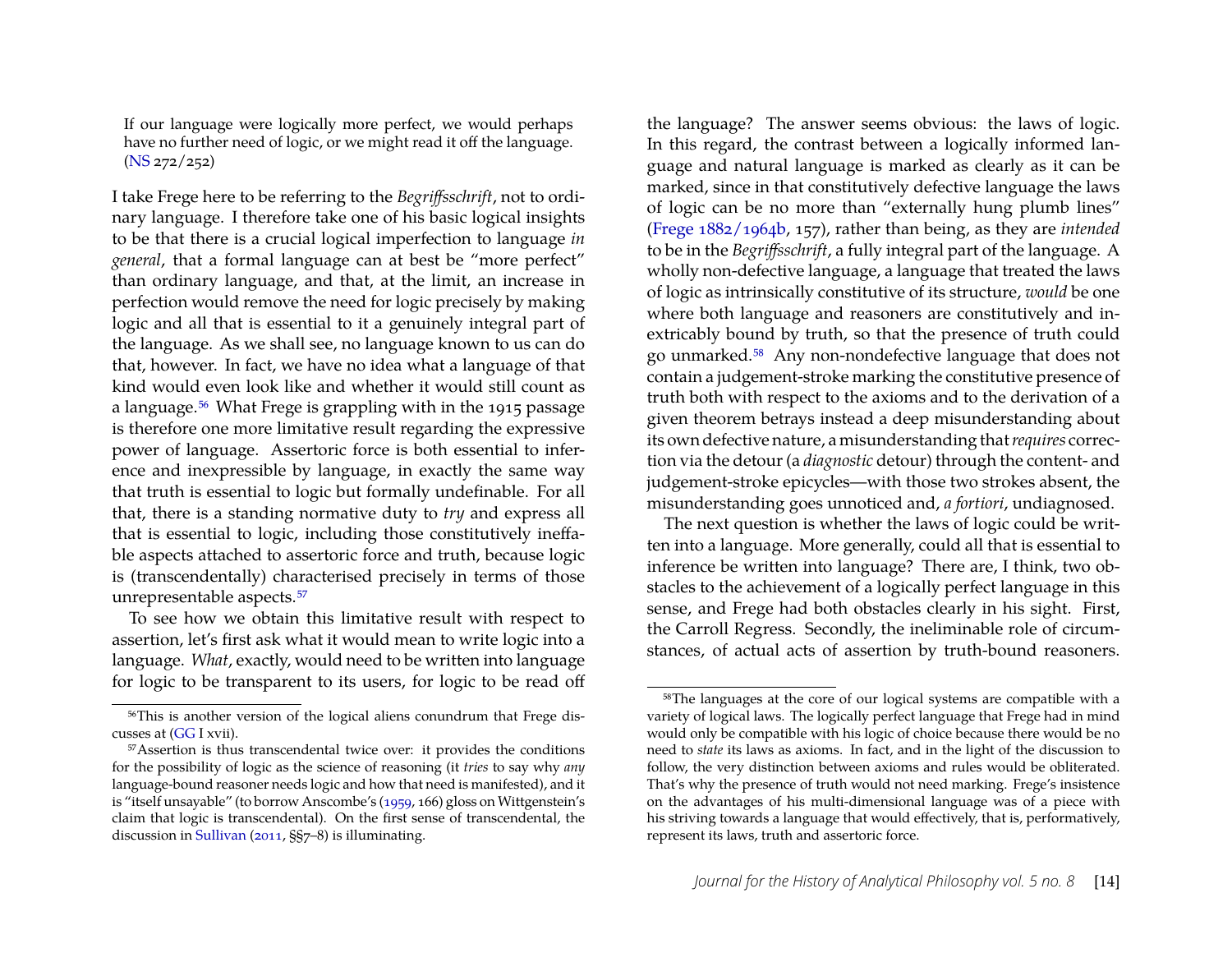Given these two obstacles, no language could fully represent movements between true thoughts *as* reasoning steps that are justified in the light of the laws of logic, all of those laws and nothing but those laws. Let me now discuss these obstacles in detail.

Earlier, I said that for Frege inference is consequence made manifest. Not every justificatory aspect of consequence, however, can be made manifest, since not everything that is needed to justify a reasoning step, in particular, recognition of validity, can feature as a premise in that step. This is, in effect, the familiar lesson of the Carroll Regress, a lesson that Frege had very much in mind (see the opening of [BS](#page-19-7)  $\S$ 13).<sup>59</sup> As Frege notes, some laws essential to inference must form the external basis to a logical system, but they cannot be represented therein. Those justificatory elements that cannot take the form of a premise, those laws of justified reasoning that must remain rule-like on pain of regress, can only be made manifest in actual acts of reasoning, they can only be exemplified *as* acts of reasoning, as actual takings of a reasoning step. Without such acts, logic cannot get going as a justificatory enterprise (which is what logic *is* according to Frege). For all that, inferential acts do not give rise to fresh determinations of the logical facts but merely exemplify them[.60](#page-15-1) That is to say, while the act of drawing inferential lines is essential to logic because without that act the justificatory reasons would not be represented in their entirety, the act itself merely unveils logical relations between truths that had already been determined ahead of the act [\(NS](#page-19-0) 220/204, 223/207).

I now turn to the other obstacle. As Frege was at pains to stress, no language can fully represent, or perform, those essential reasoning acts not just because of Carroll Regress worries but also because without a suitable background of "serious" circumstances, circumstances where truth is being factively pursued, we could always raise doubts as to the seriousness of the assertion (a seriousness purportedly represented *in* the sign) and of the surrounding practice [\(KS](#page-19-6)  $347/356$ ).<sup>61</sup> This is in fact the point of the remarks about the actor on stage [\(NS](#page-19-0) 211/194, 252/233– 34, 271–72/251–52) that have been misunderstood so radically by e.g. [Anscombe](#page-19-14) [\(1959,](#page-19-14) 113–14). Of course, an actor too could engage in genuine assertoric acts, precisely because, in general, the fact that an utterance takes place cannot by itself ever settle whether genuine assertoric force attaches to it. $62$  For Frege, what that shows is that only circumstances can ensure that the required seriousness is present, that logic is genuinely being done, that its law-governed movements between thoughts are enacted, exemplified.<sup>63</sup>

In this regard, I think we should extend to the notion of force those externalist components undoubtedly present in Frege's

<span id="page-15-0"></span> $59$ Reactions to the regress are many and varied. See my  $(2012)$  for discussion. I agree with [Reck](#page-21-5) [\(2007,](#page-21-5) 159) that the *Begriffsschrift* aims to articulate "internal standards for judgement and inference". I add that, due to regress worries (see also [Ricketts](#page-21-12) [1986,](#page-21-12) 82–83), that articulation must be complemented by acts of judgement. Incidentally, if I'm right about Frege's attitude towards the regress, he's here agreeing with Kant, [\(1787](#page-20-17) A 132–133/B171–B172), that logic cannot legislate over the power of judgement precisely because of that regress. The only way out for logic is to *incorporate* judgement into its structure.

<span id="page-15-1"></span><sup>&</sup>lt;sup>60</sup>This is the realist aspect of Frege's conception of logic that I discussed back on page [5](#page-2-2) coming to the fore again.

<span id="page-15-2"></span> $61(BW 33-34/20)$  $61(BW 33-34/20)$  $61(BW 33-34/20)$  is very clear too: assertion is determined by and recognised on the basis of "outer circumstances". Frege is here very close to e.g. Wittgenstein's [\(1939/1975,](#page-22-16) 93) remark in discussion with Turing concerning the content-fixing role of "surrounding circumstances". Frege's stress on outer circumstances shows, it seems to me, that his view of language was much closer to some aspects of the Wittgenstein of the *Philosophical Investigations* than that of the author of the *Tractatus* ever was—the boxer example in [PI](#page-19-10) §22 is an indictment of the picture theory of meaning, not of Frege's *actual* conception of assertion. I think this further supports Reck's [\(1997;](#page-21-18) [2002b\)](#page-21-19) already convincing and extensive case in favour of Frege's lasting influence on Wittgenstein's thought.

<span id="page-15-3"></span> $62$ The point against Anscombe was made in [Smith](#page-22-0) [\(2000,](#page-22-0) 172), but is worth repeating.

<span id="page-15-4"></span> $63Ricketts$  $63Ricketts$  [\(1996,](#page-22-7) 124) says that "[Frege] tells us what logic is by identifying specific laws and inferences as logical". Quite. But that can only happen with assertion in place.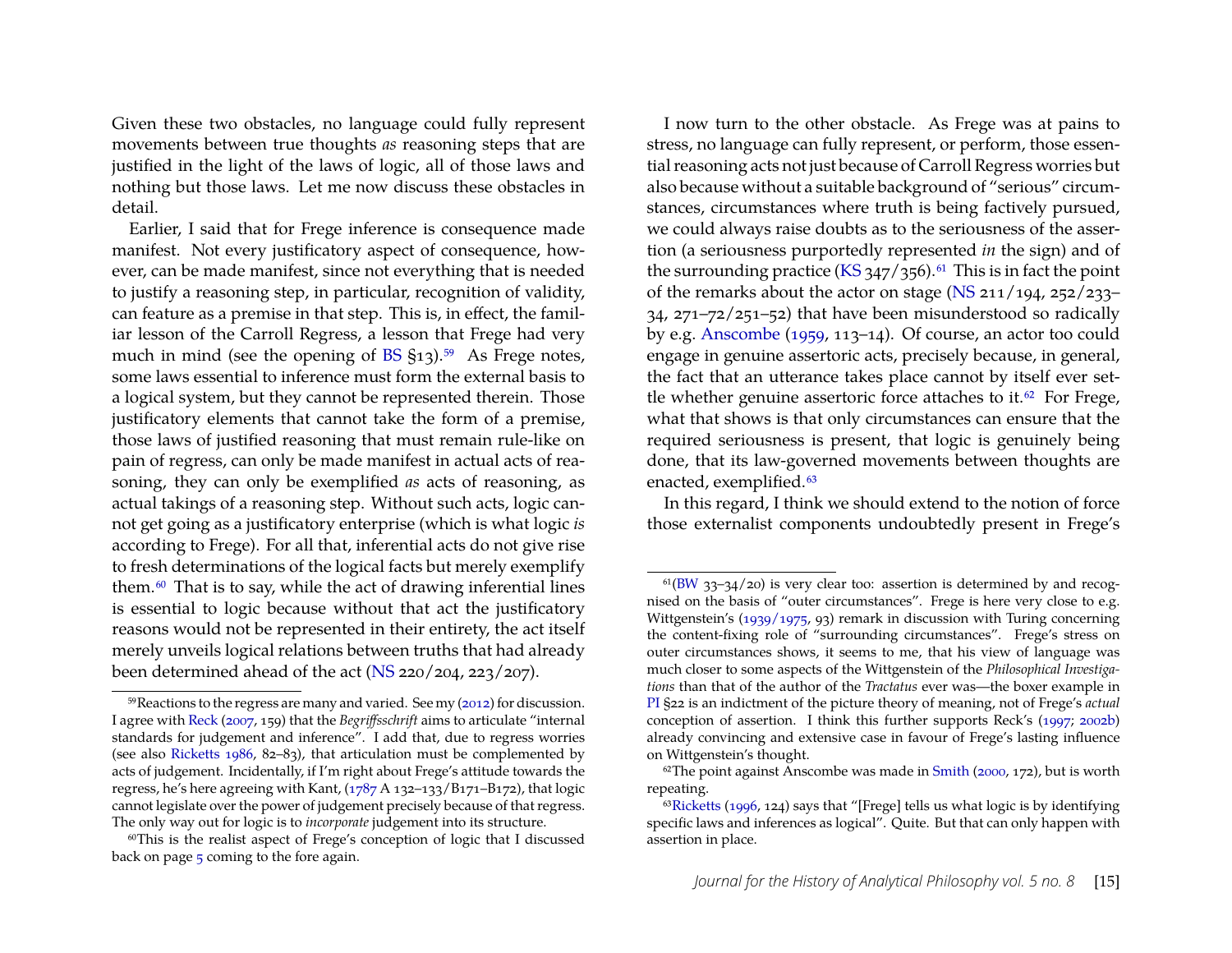conception of content[.64](#page-16-0) Here's a quick argument to that effect. Frege says two things concerning the location of assertoric force. First, that it is to be traced back to the linguistic form of a sentence taken as a whole (there is no specifiable constituent to which it attaches, although the predicate is the most likely candidate).<sup>65</sup> Secondly, that two sentences of the same overt linguistic form can nonetheless differ in assertoric force.<sup>66</sup> Frege accounts for the difference in terms of a difference in circumstances. If we assume that some kind of compositionality principle for assertoric force holds,<sup>67</sup> Frege's view then seems to be that assertoric force is given by (or contained in) the union of linguistic form and circumstances, with both constituents singly necessary and jointly sufficient for assertoric force to be in place.<sup>68</sup> Note that circumstances so conceived also include the actual performance of acts of assertion.<sup>69</sup> In going proxy for circumstances, then, the judgement-stroke marks the execution of genuine assertoric acts, and it thus completes the system of logic by supplying a component that cannot be overtly expressed but only enacted[.70](#page-16-6)

Let me take stock of the discussion so far. I have insisted that linguistically represented thoughts are intrinsically assertive, that they constitutively put themselves forward as true. Hence, on the basis of linguistic form alone we cannot discriminate between true, false, and fictional thoughts. The rules of formation of the *Begriffsschrift* ensure that all terms refer [\(GG](#page-19-3) I §§10, 31–32), thereby screening off fictional thoughts. We still need to distinguish between true and false thoughts, however, and between true thoughts that are asserted on the basis of demonstrative reasons (and hence known to be true) and those that are instead (unwarrantedly) reached (even partly) via guesswork. This is where assertion comes in. First, circumstances help discriminate between genuine and pseudo-assertion by providing enabling conditions for proper assertion. Secondly, the judgement-stroke and the *Begriffsschrift* as a whole ensure that only properly justi-

<span id="page-16-0"></span><sup>64</sup>For some externalist readings, see [Burge](#page-20-18) [\(2005,](#page-20-18) 57–58), [Wiggins](#page-22-17) [\(1994\)](#page-22-17), and my [\(forthcoming,](#page-21-8) §6). In a sense, I'm proposing that we expand what [Reck](#page-21-18) [\(1997,](#page-21-18) §IV) aptly called Frege's *contextual platonism* to include extra-linguistic elements in the determination of content. I think Frege was divided between internalist and externalist requirements. His take on judgement, requiring both recognition and factivity, was meant to reconcile these two strands in his thought.

<span id="page-16-1"></span><sup>65</sup>See [\(KS](#page-19-6) 150/164), [\(NS](#page-19-0) 140/129), [\(KS](#page-19-6) 372/383): "assertive force is supplied by the form of the assertoric sentence, which is specially well-marked in the predicate" or therein "presented" [\(KS](#page-19-6)  $347/356$ ). But we cannot locate any "particular part in the assertive sentence which corresponds to the assertion; that something is being asserted lies rather in the form of the assertive sentence" [\(KS](#page-19-6) 346 note 3/356 note 5). In another passage, however, Frege traces assertoric force to the copula or to the predicate [\(KS](#page-19-6) 192/177).

<span id="page-16-2"></span> $66$ [\(NS](#page-19-0) 138/127): "[i]n an assertoric sentence the expression of a thought and the recognition of its truth usually go hand in hand", this, however, "does not have to be so" (the connection is not necessary); "[a]n assertoric sentence does not always contain an assertion". Similarly, in [\(KS](#page-19-6) 347/356; [BW](#page-19-2) 33/20) we read that utterances of sentences having the same overt form as genuinely asserted sentences do not constitute assertion because "seriousness", that is, concern with truth, is lacking.

<span id="page-16-3"></span><sup>67</sup>Frege's compositionality principles operate on content, not force. It does not seem far-fetched to think they can have applicability in helping locate the carriers of assertoric force too.

<span id="page-16-4"></span><sup>68</sup>See [Sher and Wright](#page-22-18) [\(2007,](#page-22-18) 283) for a similar suggestion.

<span id="page-16-5"></span><sup>69</sup>Circumstances count as (enabling) reasons and not as causes. They partly determine whether assertion occurs, and they are necessary to the removal of guesswork exactly in the same way in which appeal to circumstances is required whenever "the mere wording . . . does not suffice for the expression of the thought" [\(NS](#page-19-0) 230/213) and we therefore need to take expressions as requiring integration by "accompanying gestures" and the "knowledge of certain conditions accompanying the utterance" [\(KS](#page-19-6) 349/358). I'm thus suggesting that for Frege both content and force are partly determined by the environment (including the availability of and recourse to a system of proof), and that there are unarticulated constituents at the level of logical form whose expression is entrusted to circumstances so conceived. Incidentally, it is the system that rescues Frege from the dilemma posed in [Kremer](#page-21-2) [\(2000,](#page-21-2) 580– 81), since it provides standard of correctness that are neither coherentist nor enforced by some correspondence theory story.

<span id="page-16-6"></span><sup>70</sup>If I'm right, the judgement-stroke, far from being superfluous, is in fact overloaded with tasks, both formal and transcendental, to be fulfilled simultaneously.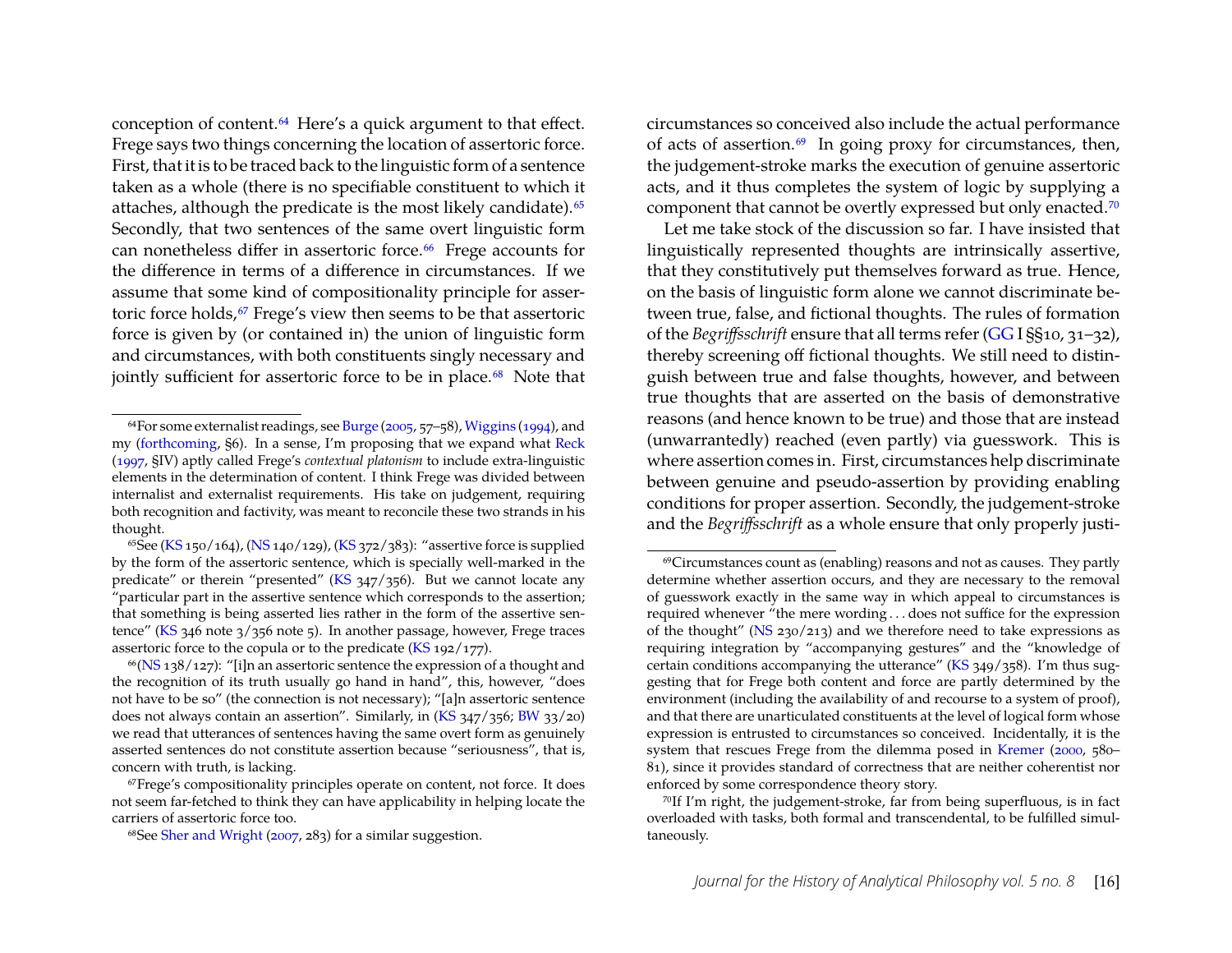fied true thoughts figure on a line of proof.<sup>71</sup> The specific contribution of the judgement-stroke is to mark both the presence of truth through the enabling co-operation of circumstances, and the ascent to the level of reference exemplified through reasoning acts. It marks, that is, those justifying grounds that cannot be represented in the side annotations of a proof.

At this point, however, the superfluousness objection will resurface again under a new guise, reminding us that no sign could go proxy for circumstances either. And indeed, that stubborn difficulty is exactly what the 1915 passage faces up to. The judgement-stroke, *qua* sign, can do no more than engage in a representational attempt, inevitably doomed to failure. The failure is nonetheless revealing, precisely because it shows the ineliminable role of circumstances in fleshing out the essence of logic, precisely because it embodies the requirement that the step to the realm of reference be actually taken.

Now, reflection on the peculiar linguistic role of the judgement-stroke brought to prominence limitative results concerning the expressive powers of language. Familiarly, those results are also encountered through reflection on the semantics of a single, highly peculiar word, namely, the word "true". Let me close by looking at what Frege says about that word in the 1915 passage. Here, the crucial thing to note is that Frege does not say that "true" has no content, that no sense attaches to it. His point is rather that the sense of "true" is compositionally inert, that it makes no truth-conditionally relevant contribution to the sense of the containing sentence[.72](#page-17-2) It is not empty, though, or else, as he notes, the whole sentence would lack a sense[.73](#page-17-3) Furthermore, "true" must have a sense precisely so that it can allow "what corresponds to the assertoric force to assume the form of a contribution to the thought". And it is "through the very fact that [the attempt] miscarries" that the word "indicates what is characteristic of logic".

It seems to me that Frege's focus on the attempted shift from illocutionary to locutionary content with respect to *both* truth and assertion is the subtlest and deepest point he makes in that passage[.74](#page-17-0) For Frege, that is, the essence of logic is given precisely by this forced, dual category mistake, by the two mandatory attempts to make truth-predication and assertoric force into thought-constituents, since the judgement-stroke too allows us to attempt to represent the contribution from reasoning acts as if it could be a contribution that could, *per impossibile*, be written, in all of its logical aspects, into the language[.75](#page-17-4)

74For Frege, the judgement-stroke is the formal counterpart of "true", since the predicative role of "true" is constitutively inert [\(NS](#page-19-0) 140/129), and the only way of "predicating" truth of a thought is therefore by asserting the thought: "it is really by using the form of an assertoric sentence that we assert truth, and to do this we do not need the word 'true'". This is one more reason why it is a bad idea to try to translate a sentence prefixed by the content-stroke into natural language. By the same token, we would now be tempted to translate the judgement-stroke as "it is asserted that" or to treat it as "an illocutionary operator" [\(Mendelsohn](#page-21-20) [2001,](#page-21-20) 45), a truth predicate (e.g. [Cook](#page-20-20) [2013,](#page-20-20) A4), an alethic operator [\(Sher and Wright](#page-22-18) [2007,](#page-22-18) 291), or a truth-operator that represents "the attribution of truth in scientific judgement" [\(Greimann](#page-20-0) [2000,](#page-20-0) 214, 216–17). All such interpretations miss out Frege's insistence, in the 1915 passage, on the representational-performative failure of the judgement-stroke, as do those interpretations that treat the judgement-stroke as a performative [\(Dummett](#page-20-5) [1973,](#page-20-5) 316, 335, [Bell](#page-19-5) [1979,](#page-19-5) 98 [Smith](#page-22-0) [2000,](#page-22-0) 164).

<span id="page-17-4"></span>75Does the judgement-stroke represent the attempt to represent assertoric force, or does it directly attempt to represent assertoric force? I'm not really

<span id="page-17-1"></span><sup>71</sup>This is true only of the consistent fragments of [GG.](#page-19-3) See e.g. [Wehmeier](#page-22-19) [\(1999\)](#page-22-19), [Heck](#page-20-19) [\(1996\)](#page-20-19).

<span id="page-17-2"></span> $72$ As made clear in [\(NS](#page-19-0) 251/233): "nothing at all is added to the sense [of a sentence] by this predicate". We can think of a compositionally inert sense as a function that intervenes at the end of the compositional sense-calculation and returns as value whatever value the preceding compositional operations had determined. The contrast is with cases such as "although", which according to Frege has no sense of its own at all but simply inherits the sense of "and"

[<sup>\(</sup>KS](#page-19-6) 158/172). It is the very ubiquity of the truth predicate [\(NS](#page-19-0) 140/129) that deprives it of compositional content, just as Frege's theory of meaning predicts: the wider the extension of a concept, the emptier its content [\(GL](#page-19-9) §29; [NS](#page-19-0) 71/63).

<span id="page-17-3"></span><span id="page-17-0"></span><sup>73</sup>See also [\(GG](#page-19-3) I xvii; [NS](#page-19-0) 144/133).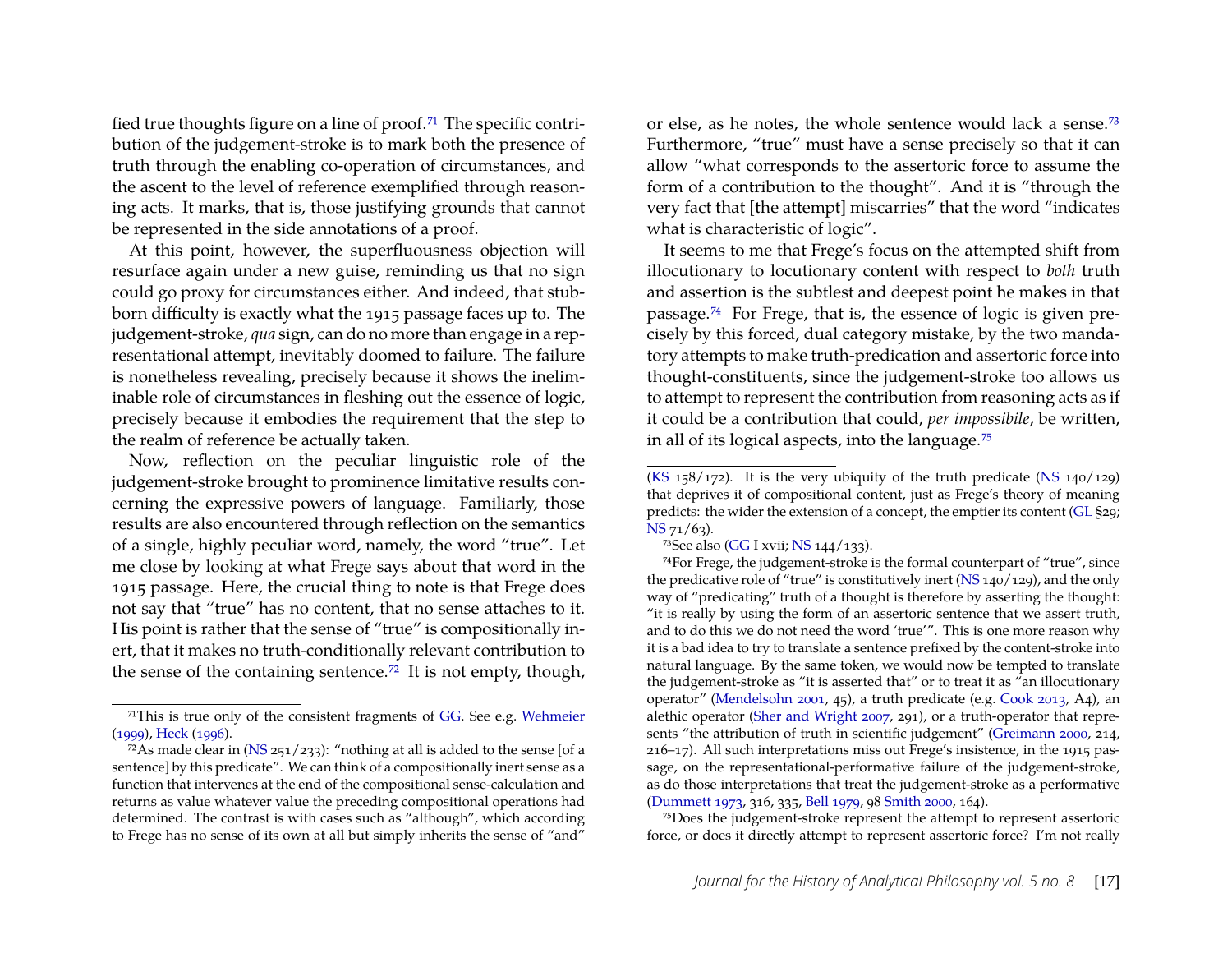I think my insistence on the role of reasoning acts and on its essential connection to the semantic inertness of the word "true" is further supported by the fact that it explains and solves an otherwise inconvenient paradox. At the time of [BS,](#page-19-7) Frege had said that the laws of logic unfold the content of the word "true" [\(NS](#page-19-0)  $3/3$ ). In 1915, however, we are told that "true" has a semantically inert content. That there is no contradiction between the two statements should now be clear. Although the content of "true" is semantically inert because transcendental, it does not follow that there is no content to be unfolded. It is just that what is unfolded by the laws of logic is something that could only be unfolded in acts of assertion, something to be exemplified in actual movements from known truths to truths known on the basis of those movements. Given our two limitative results, there is no way to capture those movements solely through propositional means and pack them into the content of the word "true". That content must therefore remain propositionally and compositionally empty[.76](#page-18-0)

If these suggestions are along the right lines, we then have the required purchase on the sense in which assertion, in its transcendental role, gives the essence of logic. Assertion makes logic possible by providing the condition of possibility for its laws to be exemplified in their entirety, for the bafflingly empty content of the word "true" to be unfolded. And precisely because that content is itself transcendental and can only be fully unfolded

in assertoric acts, we must attempt to represent *as an act* the (transcendental) unrepresentability of assertoric force—which is to say, the unrepresentability of truth. It is only through that very failure that we can signal the standing need for corroboration by the presence of serious, truth-bound enactors of the laws of logic. With this, we have defused the second horn of the dilemma too. The judgement-stroke has indeed no content at all, but it is precisely in virtue of its contentlessness that it has logical significance.

The still deeper lesson from the 1915 note, then, is that in a fully non-defective language assertoric force could *not* be removed. The presence of the judgement-stroke in the *Begriffsschrift* is thus a reminder that Frege's language, although maximally non-defective, is not yet perfect, that it can only try to incorporate the laws of logic right into its fabric. The constitutive failure to incorporate those laws is due to the fact that it is still a language, barring, like all languages, unimpeded access to pure thought[.77](#page-18-1) *Qua* language, it still requires enactors and co-operative circumstances. Logic nevertheless demands that the *Begriffsschrift* mark the awareness of its own inadequacy through the presence of the judgement-stroke[.78](#page-18-2) And the overt inclusion of the judgement-stroke characterises the essence of logic as residing in the unavoidably frustrated *aspiration* to tend towards that non-defective, but forever elusive, language of pure thought that would make logic itself redundant. Otherwise put: the presence of the judgement-stroke signals, as it must, our continuing *need* for logic.

sure.

<span id="page-18-0"></span><sup>76</sup>I say this with some trepidation, but the conception of logic that I attribute to Frege has an Aristotelian flavour, in that the aim of logic is to determine and be constituted by an *activity*, the activity of reasoning only in truth-bound ways. Here, Gödel's [\(1961,](#page-20-21) 383) remark that the "clarification of meaning [of the axioms] consists in focusing more sharply on the concepts concerned by directing our attention . . . onto our own acts in the use of these concepts, onto our powers in carrying out our acts" is relevant. What needs doing is replacing "clarification" with "determination". Note that the role of reasoning acts I envisage is much narrower than in [Macbeth](#page-21-6) [\(2014\)](#page-21-6), in that I restrict it to those exemplified through use of the *Begriffsschrift*.

<span id="page-18-1"></span> $^{77}$ Here, I generalise Gabriel's [\(1996,](#page-20-3) 332) extremely apt remark that Frege begrudges language the fact that it "denies him pure access to thought".

<span id="page-18-2"></span><sup>78</sup>If the main purpose of the *Begriffsschrift* was to fill in all the gaps that *could* be filled in proof, the transcendental role of the judgement-stroke is to make visible the one unfillable gap, the gap that only acts and circumstances can properly fill.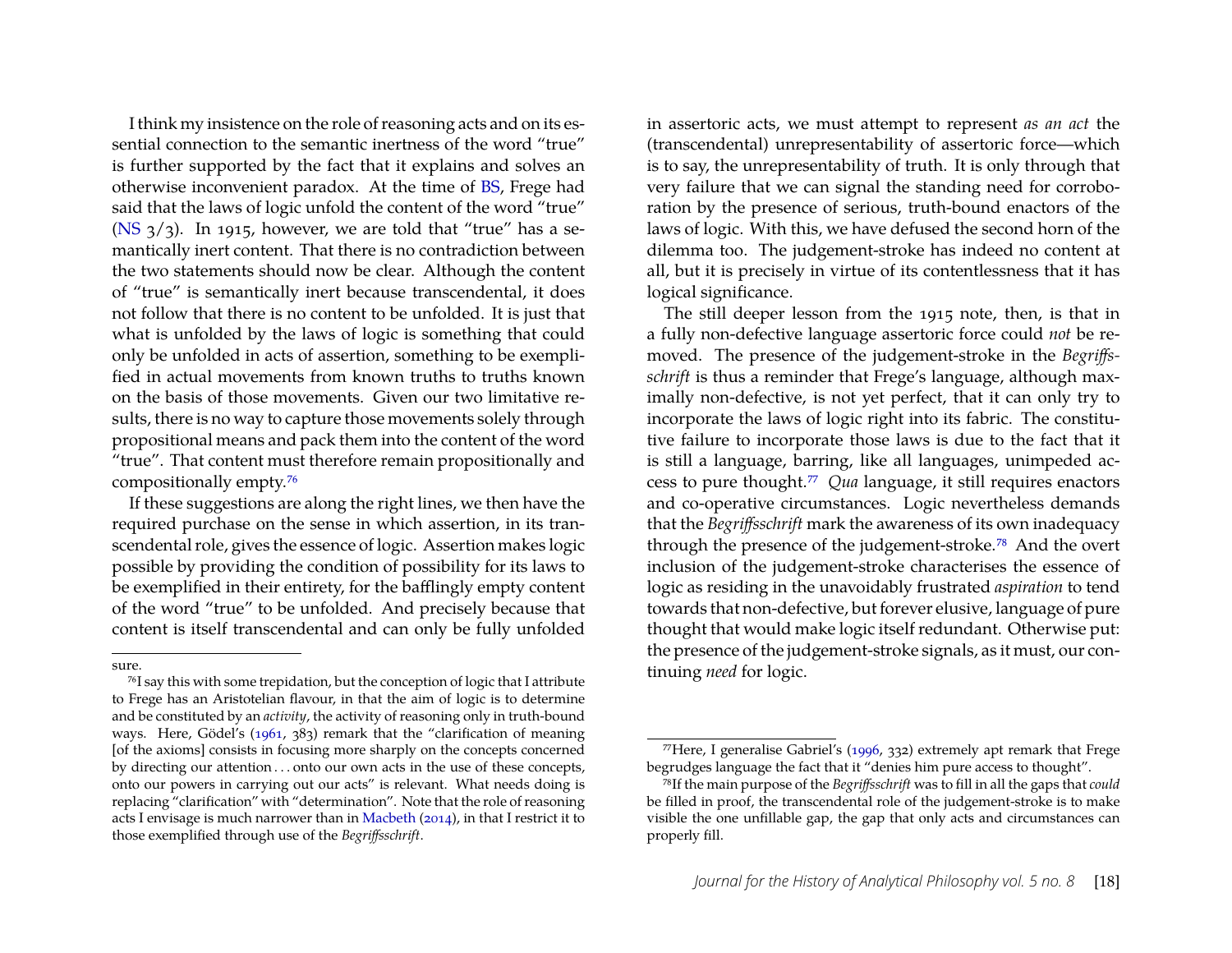#### **Acknowledgements**

A version of this paper was presented at the Early Analytic Group, University of Stirling, 19 November 2016. I'm grateful to the audience there for feedback, in particular, Colin Johnson and Mark Textor. Additional thanks are due to Crispin Wright, Philip Ebert, Peter Sullivan and three anonymous referees for this journal for extended criticism that much helped improve this paper.

> **Walter B. Pedriali** University of St. Andrews walter.pedriali@st-andrews.ac.uk

### **References**

The following abbreviations are used to refer to Frege's works. Page numbering is to the German editions first:

- <span id="page-19-7"></span>BS: *Begriffsschrift, eine der arithmetischen nachgebildete Formelsprache des reinen Denkens*. Halle: L. Nebert, 1879. Translated as *Conceptual Notation and Related Articles*, edited by T. W. Bynum. Oxford: Clarendon Press, 1972.
- <span id="page-19-9"></span>GL: *Die Grundlagen der Arithmetik*. Breslau: W. Koebner, 1884. Translated as *The Foundations of Arithmetic*, translated by J. L. Austin. Oxford: Blackwell, 1953.
- <span id="page-19-3"></span>GG: *Grundgesetze der Arithmetik*, 2 vols., Jena: H. Pohle, 1893 and 1902. Translated as [Frege](#page-20-22) [\(1893/2013\)](#page-20-22).
- <span id="page-19-2"></span>BW: *Wissenschaftlicher Briefwechsel* Hamburg: Verlag, 1976. Translated as *Philosophical and Mathematical Correspondence*, translated by H. Kaal. Oxford: Blackwell, 1980.
- <span id="page-19-0"></span>NS: *Nachgelassene Schriften*. Hamburg: Verlag, 1983. Translated

as *Posthumous Writings*, translated by Peter Long and Roger White. Oxford: Blackwell, 1979.

<span id="page-19-6"></span>KS: *Kleine Schriften*. Hildesheim: Verlag, 2011. Translated as *Collected Papers on Mathematics, Logic, and Philosophy*, edited by B. McGuinness. Oxford: Blackwell, 1980.

Other abbreviations:

- <span id="page-19-4"></span>TLP:Wittgenstein, Ludwig. *Tractatus Logicus Philosophicus*, translated by C. K. Ogden. London: Routledge and Kegan Paul, 1922.
- <span id="page-19-10"></span>PI: Wittgenstein, Ludwig. *Philosophical Investigations*, edited and translated by G. E. M. Anscombe. Oxford: Blackwell, 1953.
- <span id="page-19-1"></span>NB: Wittgenstein, Ludwig. *Notebooks 1914–1916*, edited by G. H. von Wright and G. E. M. Anscombe. Oxford: Blackwell, 1961.

Other works cited:

- <span id="page-19-14"></span>Anscombe, G. E. M., 1959. *An Introduction to Wittgenstein's* Tractatus*: Themes in the Philosophy of Wittgenstein*. South Bend, IN: St. Augustine's Press.
- <span id="page-19-11"></span>Baker, G. P. and P. M. S. Hacker, 1984. *Frege: Logical Excavations*. New York: Oxford University Press.
- <span id="page-19-5"></span>Bell, David, 1979. *Frege's Theory of Judgement*. Oxford: Clarendon Press.
- <span id="page-19-12"></span>Black, Max, 1964. *A Companion to Wittgenstein's* Tractatus. Ithaca, NY: Cornell University Press.
- <span id="page-19-13"></span>Broome, John, 2013. *Rationality Through Reasoning*. Oxford: Wiley-Blackwell.
- <span id="page-19-8"></span>Burge, Tyler, 1998. "Frege On Knowing The Foundation." Reprinted in [Burge](#page-20-18) [\(2005\)](#page-20-18), pp. 317–55.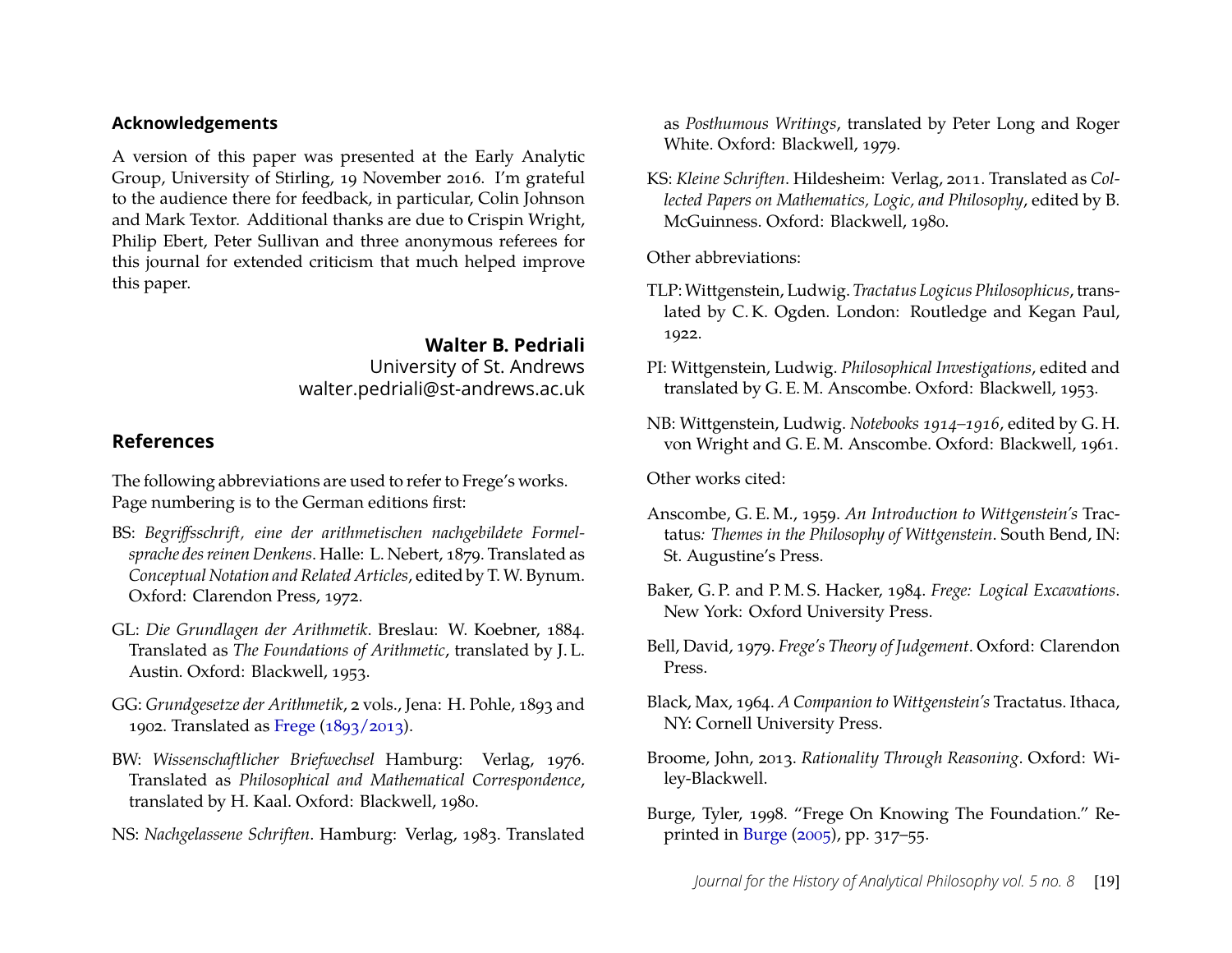<span id="page-20-18"></span>, 2005. *Truth, Thought, Reason. Essays on Frege*. Oxford: Clarendon Press, Oxford.

- <span id="page-20-15"></span>Cohen, L. Jonathan, 1964. "Do Illocutionary Forces Exist?" *Philosophical Quarterly* 14: 118–37.
- <span id="page-20-20"></span>Cook, Roy, 2013. "How To Read *Grundgesetze*." In [Frege](#page-20-22)  $(1893/2013)$ , pp. A1–A42.
- <span id="page-20-2"></span>Currie, Gregory, 1987. "Remarks on Frege's Conception of Inference." *Notre Dame Journal of Formal Logic* 28: 55–68.
- <span id="page-20-13"></span>Dudman, V. H., 1971. "Peano's Review of Frege's *Grundgesetze*." *Southern Journal of Philosophy* 9: 25–37.
- <span id="page-20-5"></span>Dummett, Michael, 1973. *Frege. Philosophy of Language*, 2nd ed. London: Duckworth.
- <span id="page-20-7"></span>Ebert, Philip A. and Marcus Rossberg, 2013. "Translators' Introduction." In [Frege](#page-20-22) [\(1893/2013\)](#page-20-22), pp. xiii–xxvi.
- <span id="page-20-16"></span>Fitting, Melvin and Richard L. Mendelsohn, 1998. *First-Order Modal Logic*. Dordrecht: Kluwer.
- <span id="page-20-6"></span>Frege, Gottlob, 1882/1964a. "Über den Zweck der Begriffsschrift." In *Begriffsschrift und andere Aufsätze*, edited by Ignacio Angelellli, pp. 97–106. Hildesheim: Verlag.
- <span id="page-20-9"></span>-, 1882/1964b. "On the Scientific Justification of a Conceptscript." *Mind* 73: 155–60.
- <span id="page-20-22"></span>, 1893/2013. *Basic Laws of Arithmetic*, edited and translated by Philip A. Ebert and Marcus Rossberg. Oxford: Oxford University Press.
- <span id="page-20-3"></span>Gabriel, Gottfried, 1996. "Frege's 'Epistemology in Disguise'." In *Frege: Importance and Legacy*, edited by Matthias Schirn, pp. 330–46. Berlin: Walter de Gruyter.
- <span id="page-20-4"></span>Geach, Peter T., 1965. "Assertion." In *Logic Matters*, pp. 254–69. Oxford: Blackwell.
- <span id="page-20-14"></span>(1976. "Saying and Showing in Frege and Wittgenstein." *Acta Philosophical Fennica* 28: 54–70.
- <span id="page-20-21"></span>Gödel, Kurt, 1961. "The Modern Development of the Foundations of Mathematics in the Light of Philosophy." In *Collected Works*, vol. III, *Unpublished Essays and Lectures*, edited by Solomon Feferman, pp. 374–87. Oxford: Oxford University Press.
- <span id="page-20-0"></span>Greimann, Dirk, 2000. "The Judgement-Stroke as a Truth-Operator: A New Interpretation of the Logical Form of Sentences in Frege's Scientific Language." *Erkenntnis* 52: 213–38.
- <span id="page-20-1"></span>(2014. "Frege on Truth, Assertoric Force and the Essence of Logic." *History and Philosophy of Logic* 35: 272–88.
- <span id="page-20-8"></span>Hanks, Peter, 2015. *Propositional Content*. Oxford: Oxford University Press.
- <span id="page-20-19"></span>Heck, Richard G., 1996. "The Consistency of Predicative Fragments of Frege's *Grundgesetze der Arithmetik*." *History and Philosophy of Logic* 17: 209–20.
- <span id="page-20-12"></span>, 2012. *Reading Frege's* Grundgesetze. Oxford: Clarendon Press.
- <span id="page-20-10"></span>Hilbert, David, 1925. "On the Infinite." Reprinted in *From Frege to Gödel*, edited by Jean van Heijenoort, pp. 367–92. Cambridge, MA: Harvard University Press, 1967.
- <span id="page-20-11"></span>Hylton, Peter, 1990. *Russell, Idealism, and the Emergence of Analytic Philosophy*. Oxford: Oxford University Press.
- <span id="page-20-17"></span>Kant, Immanuel, 1787. *Kritik der reinen Vernunft*. 2nd ed. Leipzig: L. Voss.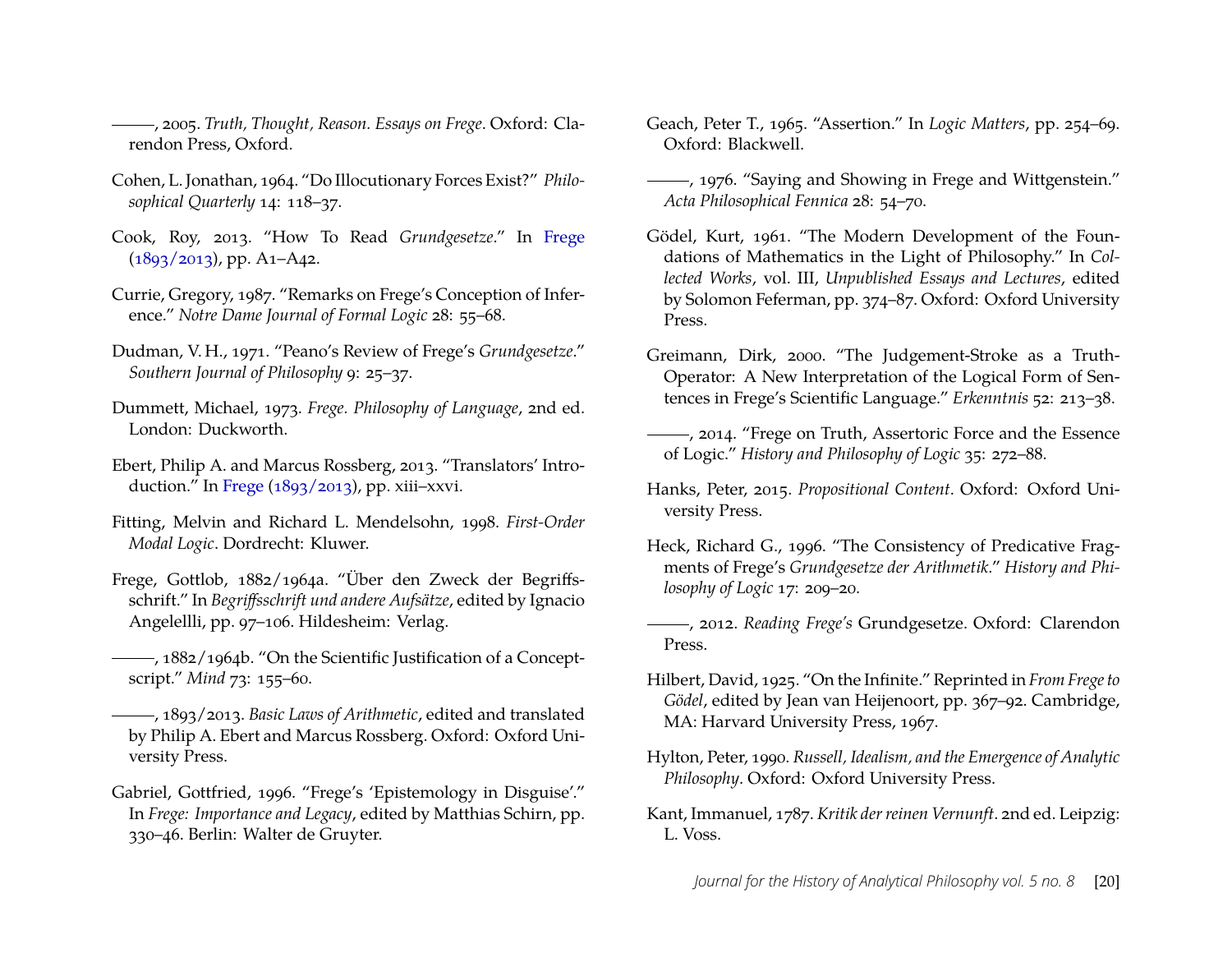- <span id="page-21-10"></span>Kanterian, Edward, 2012. *Frege: A Guide for the Perplexed*. London: Continuum.
- <span id="page-21-13"></span>Kenny, Anthony, 1995. *Frege*. Harmondsworth: Penguin Books.
- <span id="page-21-1"></span>Kitcher, Philip, 1979. "Frege's Epistemology." *Philosophical Review* 88: 235–62.
- <span id="page-21-9"></span>Klement, Kevin C., 2002. *Frege and the Logic of Sense and Reference*. New York: Routledge.
- <span id="page-21-2"></span>Kremer, Michael, 2000. "Judgment and Truth in Frege." *Journal of the History of Philosophy* 38: 549–81.
- <span id="page-21-16"></span>, 2010. "Sense and Reference: the Origins and Development of the Distinction." In *The Cambridge Companion to Frege*, edited by Michael Potter and Tom Ricketts, pp. 220–92. Cambridge: Cambridge University Press.
- <span id="page-21-0"></span>Künne, Wolfgang, 1992. "Hybrid Proper Names." *Mind* 101: 721–31.
- <span id="page-21-3"></span>, 2010. *Die Philosophische Logik Gottlob Freges. Ein Kommentar*. Frankfurt am Main: Klostermann.
- <span id="page-21-4"></span>, 2013. "Merely Entertaining a Thought, Judging and Asserting: Notes on a Passage in Frege's 'The Thought'." In *Judgement and Truth in Early Analytic Philosophy and Phenomenology*, edited by Mark Textor, pp. 52–73. Basingstoke: Palgrave Macmillan.
- <span id="page-21-7"></span>Leech, Jessica, 2015. "Logic and the Laws of Thought." *Philosopher's Imprint* 15: 1–27.
- <span id="page-21-6"></span>Macbeth, Danielle, 2014. *Realizing Reason: A Narrative of Truth and Knowing*. Oxford: Oxford University Press.
- <span id="page-21-20"></span>Mendelsohn, Richard, 2001. "Frege and the Grammar of Truth." In *Grammar in Early Twentieth-Century Philosophy*, edited by Richard Gaskin, pp. 28–53. London and New York: Routledge.
- <span id="page-21-17"></span>Pedriali, Walter B., 2012. "*Solvitur Ambulando*. Meaning-constitutive Principles and the Inscrutability of Inference." In *Insolubles and Consequences: Essays in Honour of Stephen Read*, edited by Catarina Dutilh Novaes and Ole Thomassen Hjortland, pp. 163–85. London: College Publications.
- <span id="page-21-15"></span>- , 2017. "Sense, Incomplete Understanding, and the Problem of Normative Guidance." *Grazer Philosophische Studien* 94: 1–37.
- <span id="page-21-8"></span>-, forthcoming. "When Logic Gives Out: Frege on Basic Logical Laws." In *Essays on Frege's* Basic Laws of Arithmetic, edited by Marcus Rossberg and Philip A. Ebert. Oxford: Oxford University Press.
- <span id="page-21-11"></span>Potter, Michael, 2009. *Wittgenstein's Notes on Logic*. Oxford: Oxford University Press.
- <span id="page-21-14"></span>Proops, Ian, 1997. "The Early Wittgenstein on Logical Assertion." *Philosophical Topics*, 25: 121–44.
- <span id="page-21-18"></span>Reck, Erich H., 1997. "Frege's Influence on Wittgenstein: Reversing Metaphysics via the Context Principle." In *Early Analytic Philosophy: Frege, Russell, Wittgenstein. Essays in Honor of Leonard Linsky*, edited by William W. Tait, pp. 123–85. Chicago: Open Court.
- <span id="page-21-21"></span>, ed., 2002a. *From Frege to Wittgenstein*. Oxford: Oxford University Press.
- <span id="page-21-19"></span>, 2002b. "Wittgenstein's 'Great Debt' to Frege: Biographical Traces and Philosophical Themes." In [Reck](#page-21-21) [\(2002a\)](#page-21-21), pp. 3–38.
- <span id="page-21-5"></span>, 2007. "Frege on Truth, Judgment, and Objectivity." In *Essays on Frege's Conception of Truth*, edited by Dirk Greimann, pp. 149–73. Amsterdam: Rodopi.

<span id="page-21-12"></span>Ricketts, Thomas, 1986. "Objectivity and Objecthood: Frege's